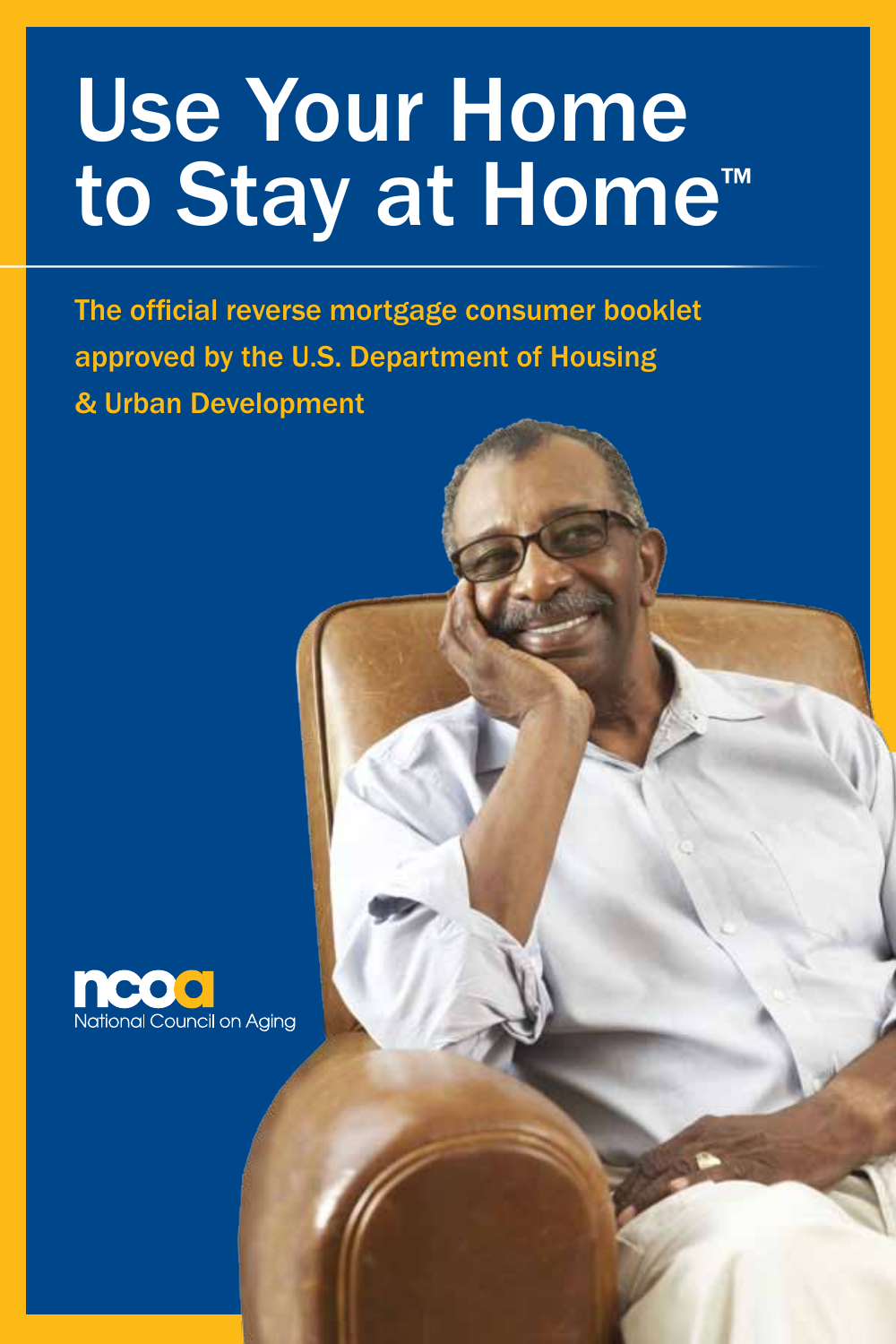The National Counci<br>
older persons to make<br>
so that they can be<br>
residence of their choice. he National Council on Aging (NCOA) is committed to helping older persons to maximize all resources, public and private, so that they can be as independent as possible in the

As people grow older, more and more of them face health or economic challenges that can make it more difficult for them to continue to live in their own homes. For many seniors, their homes are their biggest financial asset. This booklet is designed to help older adults to understand and assess the potential range of options, including reverse mortgages, that may be available to them for paying for the services and supports they may need.

#### *—James Firman, CEO*

*The National Council on Aging is a nonprofit service and advocacy organization headquartered in Washington, DC. NCOA is a national voice for older Americans—especially those who are vulnerable and disadvantaged—and the community organizations that serve them. It brings together nonprofit organizations, businesses and government to develop creative solutions that improve the lives of all older adults. NCOA works with thousands of organizations across the country to help seniors find jobs and benefits, improve their health, live independently and remain active in their communities. For more information, visit* www.ncoa.org.

You are free to copy, distribute, and transmit this publication for counseling-related purposes.

The limits for reuse or distribution are spelled out at *http://creativecommons.org/licenses/by-nd/3.0/*

©2013 National Council on Aging. All Rights Reserved.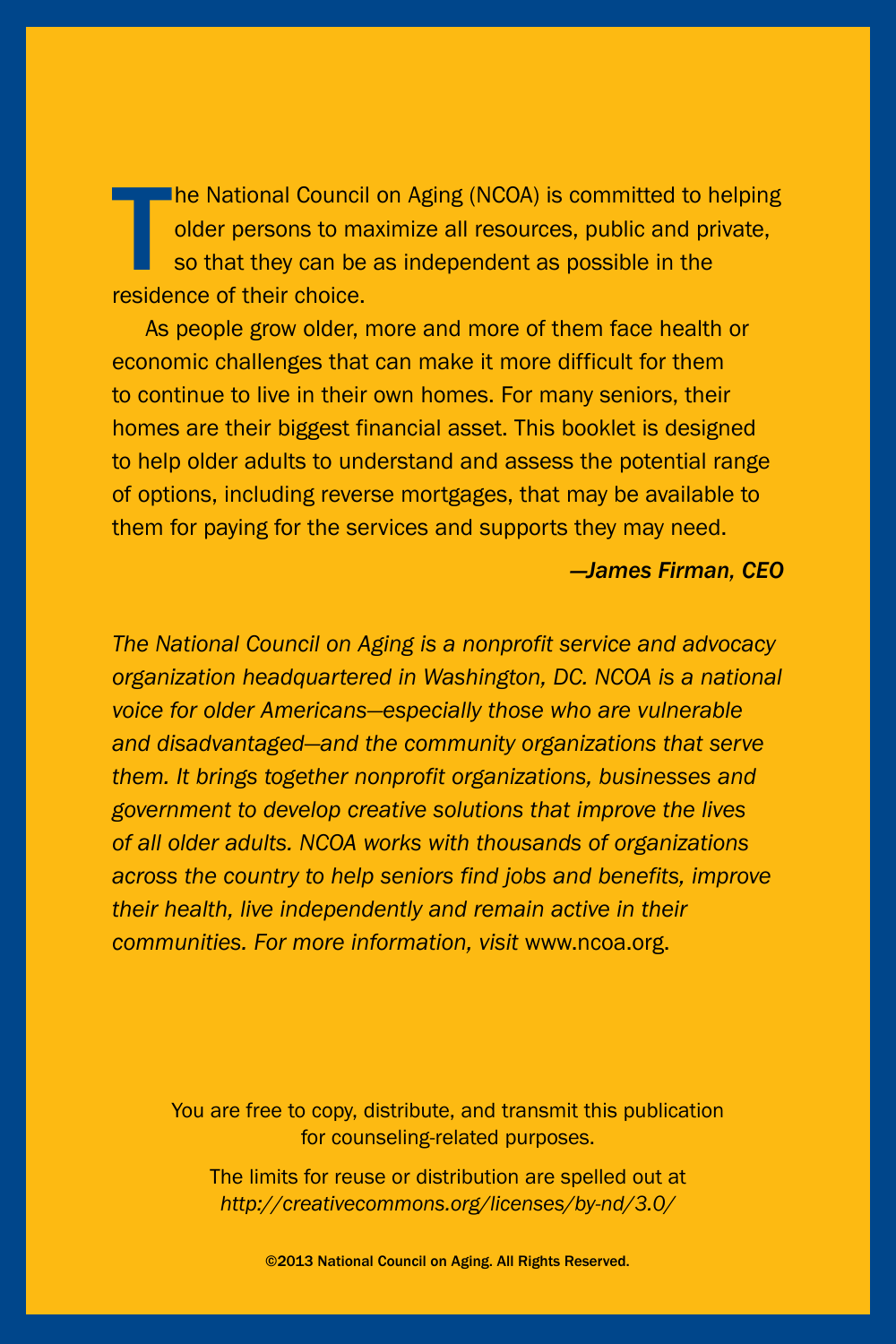## **Overview**

ike most Americans, you probably<br>want to stay in your home as you grow<br>older. However, as it gets harder to do<br>things on your own, you may need a helping ike most Americans, you probably want to stay in your home as you grow older. However, as it gets harder to do hand with everyday tasks. It can be costly to pay for help at home, along with home modifications and other health needs. For many people, these extra costs are a real burden.

Older Americans often hold onto their home as a nest egg in case they need extra money. But when that "rainy day" arrives, how do you tap the equity in your home? Some people may tell you to sell the house and move to assisted living or a nursing



home. There is another option. If you've owned your house for many years, it could be worth a lot more than you paid to buy it. Home equity is the difference between the appraised value of your home and what you owe on any mortgages. A reverse mortgage can help you convert some of your home equity into cash and continue to live at home for as long as you want.

Using the equity in your home can seem like a good idea. But is it right for you? It is a decision you should consider carefully, because the house may be your most valuable financial asset. This booklet will help you understand the benefits and challenges of this funding option. After reading this booklet, you should be better able to:

- Decide if staying at home is right for you.
- Understand the different ways you can pay for help at home.
- Know where to go for more information.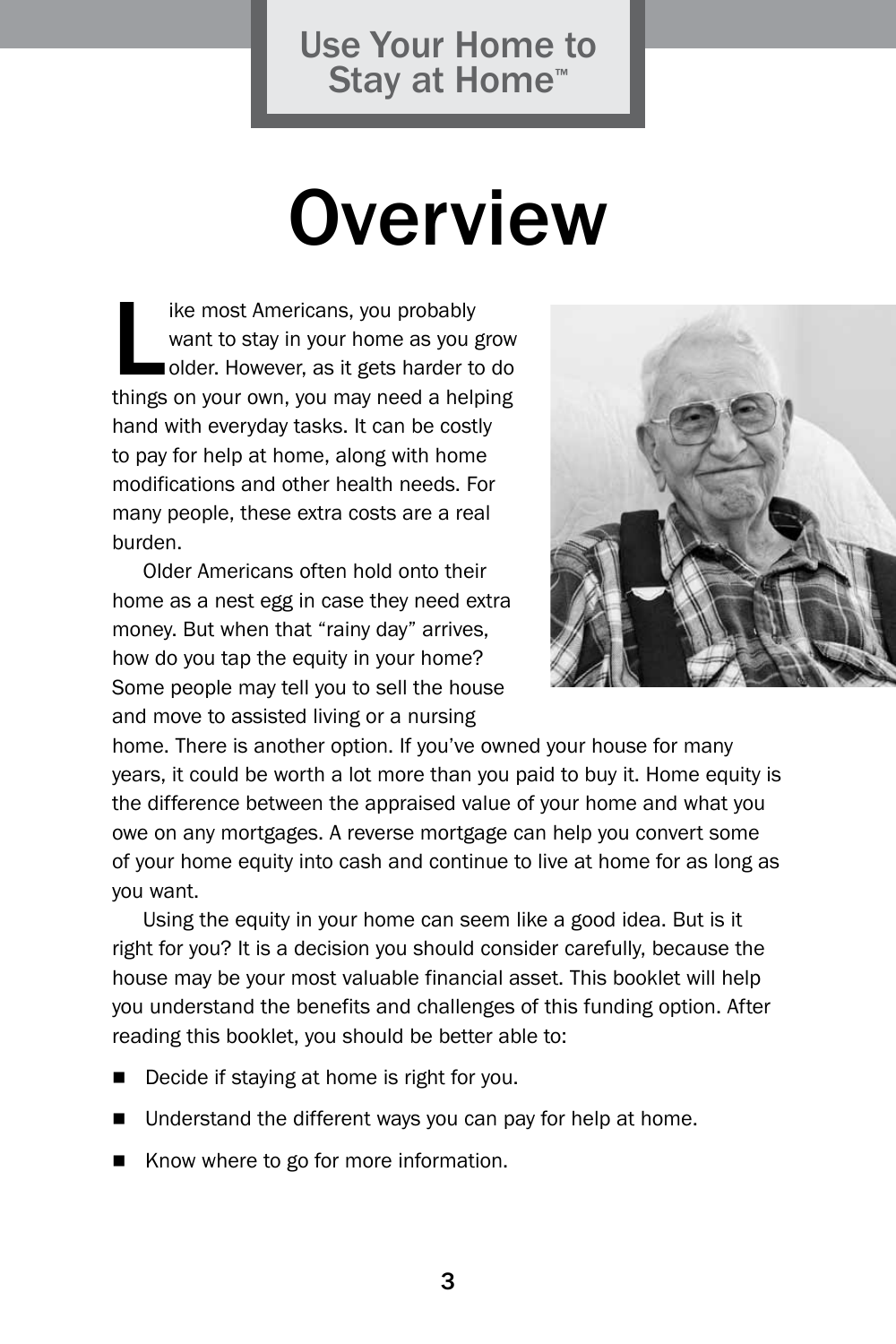People who need help at home face many challenges. An ongoing health problem can make it hard to know how much longer you can continue to live at home. You should also be aware of government benefits and community programs for seniors, and how a reverse mortgage may affect your eligibility for these programs.

This booklet will give you the tools you need to make wise choices. It will help you ask the right questions and plan ahead so that you can stay at home as long as possible.

Talking with family and a knowledgeable financial advisor also can help.

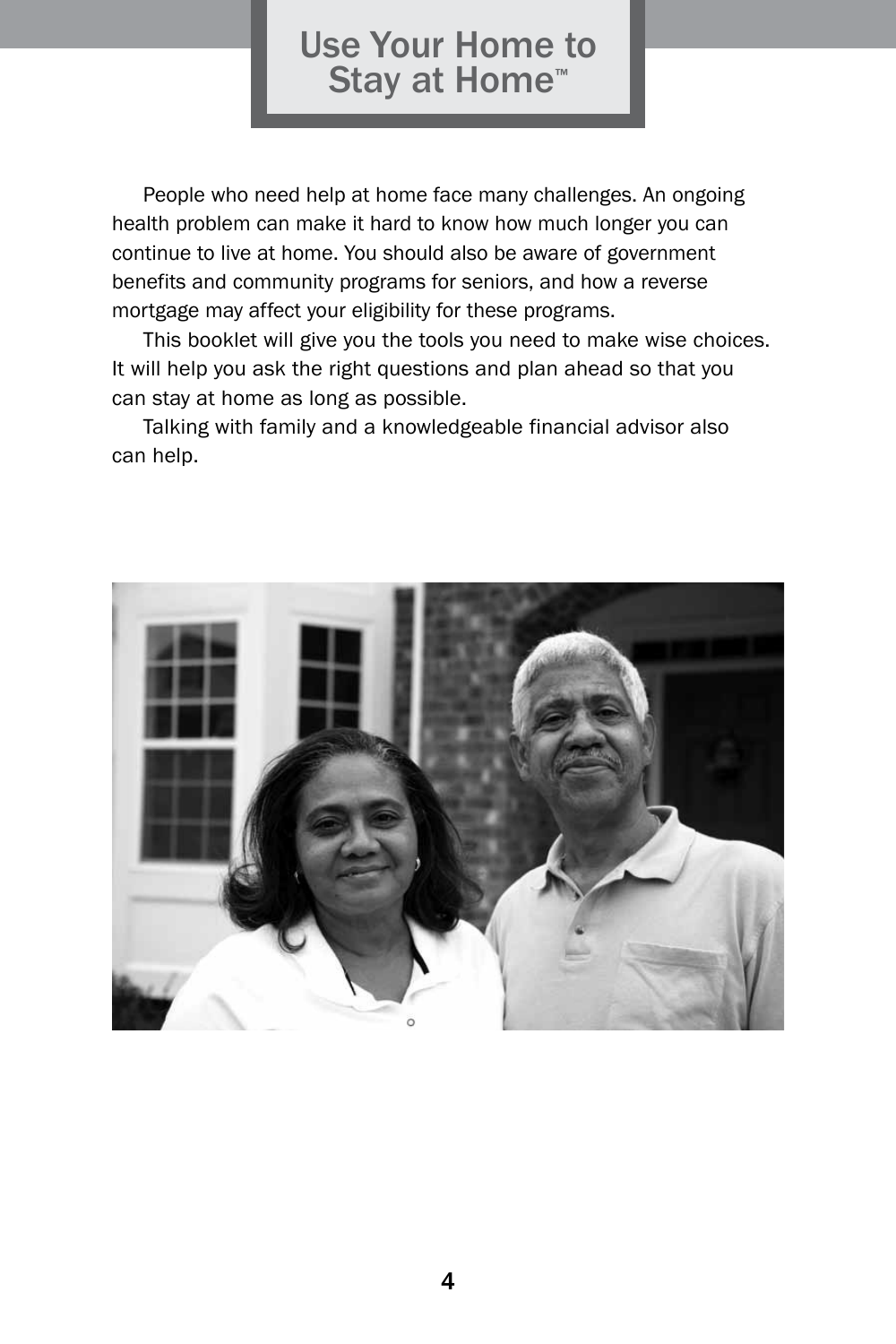## Challenges of Aging in Place

iving at home can become difficult as you grow older. Ongoing<br>health conditions such as arthritis or poor eyesight can make it<br>hard to do household chores, drive a car, or climb stairs safely.<br>People who are forgetful may iving at home can become difficult as you grow older. Ongoing health conditions such as arthritis or poor eyesight can make it hard to do household chores, drive a car, or climb stairs safely. extra help, older people often struggle with everyday tasks after a serious heart attack, stroke, or fall.

In the past, when an older person had trouble living alone, that was a signal that it was time to move in with family or go to a nursing home. But for most people this is no longer the case. Today, you can receive a wide range of services and supports in your home or community. New advances in medicine and technology are helping even people with complex medical problems to stay in their own homes for many years. This is often called "aging in place."

Choosing to live in your home when you need extra help can be a big decision. There are many practical and financial factors to consider. You will need to balance health and safety issues with your desire for independence and a familiar setting. It is crucial to plan ahead as much as possible. Answering these questions can help you get started:

- $\blacksquare$  Will living at home work for me?
- $\blacksquare$  What resources do I have to help me stay at home?
- How long can I continue to live at home?

It is important to remember that every situation is unique. What may work for one person might not be the best choice for someone else.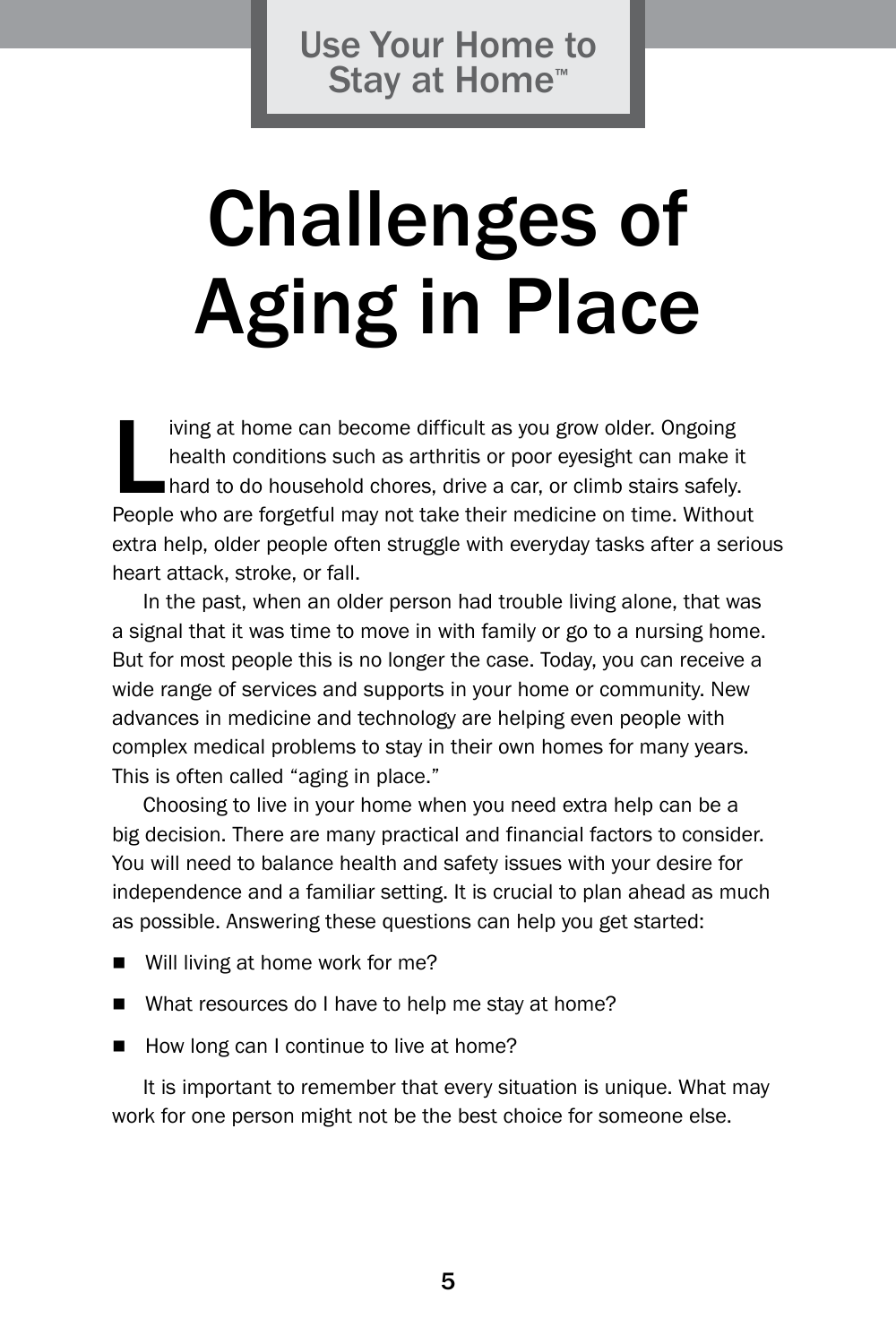### Will Living at Home Work for Me?

First, make sure that your home is safe and comfortable, and fits your needs. Check that the services you want are available in your area. If it is difficult for you to live by yourself, you should consider other options, such as a retirement community or assisted living.

#### *The right housing for you*

Where you live and the house itself can keep you from aging in place. Think about these factors to see if staying in your own home makes sense:

- Changing needs—A house that was ideal 30 years ago may now be too difficult to handle alone. Older houses often need a lot of costly maintenance, improvements, or repairs.
- Safety—A house with cluttered furniture or steep stairs is an accident waiting to happen. Unsafe neighborhoods may make you afraid to go shopping or attend social activities.
- *Isolation*—A trip to the grocery store, pharmacy, or place of worship can be a problem when you cannot drive. It is easy to feel lonely or trapped when family and friends are far away.
- *Ease of use*—If you need a walker or a wheelchair, it helps to have a bedroom on the first level, grab bars in the bathroom, and ramps for the entrance of the house.

You can fix some of these conditions by modifying your home. If you want to live in a safer neighborhood or closer to your family and friends, you will have to move.

#### *Adequate help*

Most older people who have health problems get help in their own homes. Family or friends who give this help are called caregivers. There are also many professional services. A homemaker can provide transportation, do household chores, and assist with daily activities. A nurse can check your medications and give medical care, while a therapist can provide rehabilitation in your home. Adult day centers may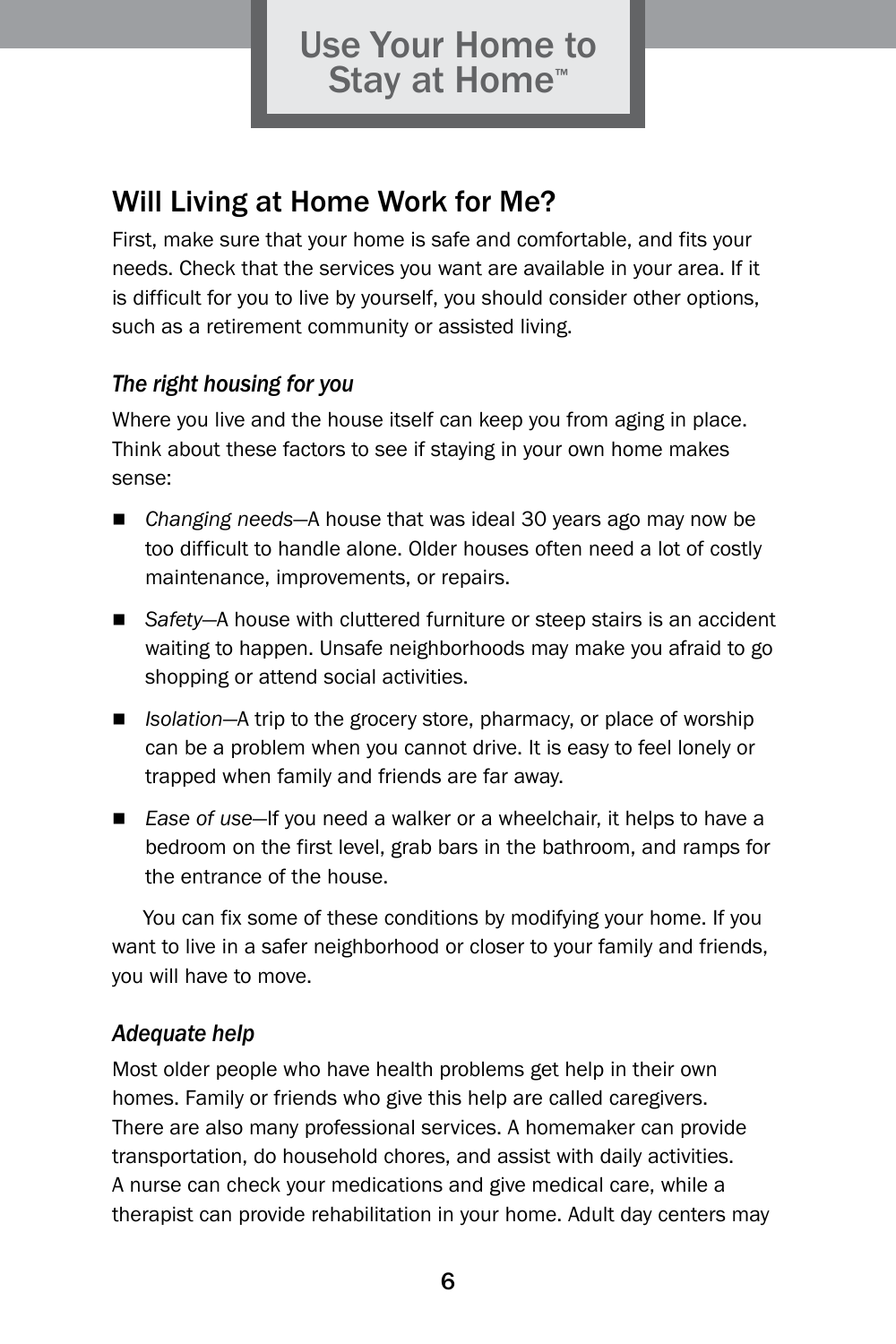offer social activities, health checks, and rehabilitation therapies. They provide a safe and fun place to be while family caregivers are at work or take a break from caregiving.

Relying on paid services may not work if you do not want a stranger in your home. It can also be hard to find the services you want at a price you can afford. Without good quality and reliable help, people with health issues often find it hard to live at home.

#### *Cost of supportive services*

When you get help at home, usually someone comes into your house from a home health agency. Professional services in your home can be expensive. Some service providers charge by the hour, while others charge for each home visit. While services in the home and community may cost less than in a nursing home, these expenses can add up over time. If you need a few hours of help from a home health aide in the morning and at night, you could easily spend \$76 per day, or \$2,280 per month.

#### Median national cost of services, 2012

| Homemaker:                                           | \$18/hour         |
|------------------------------------------------------|-------------------|
| Home health aide:                                    | \$19/hour         |
| Adult day health care:                               | $$61$ /day        |
| Assisted living:                                     | \$3,300 per month |
| Nursing home:                                        | \$200-\$220/day   |
| Source: Genworth Financial 2012 Cost of Care Survey. |                   |
|                                                      |                   |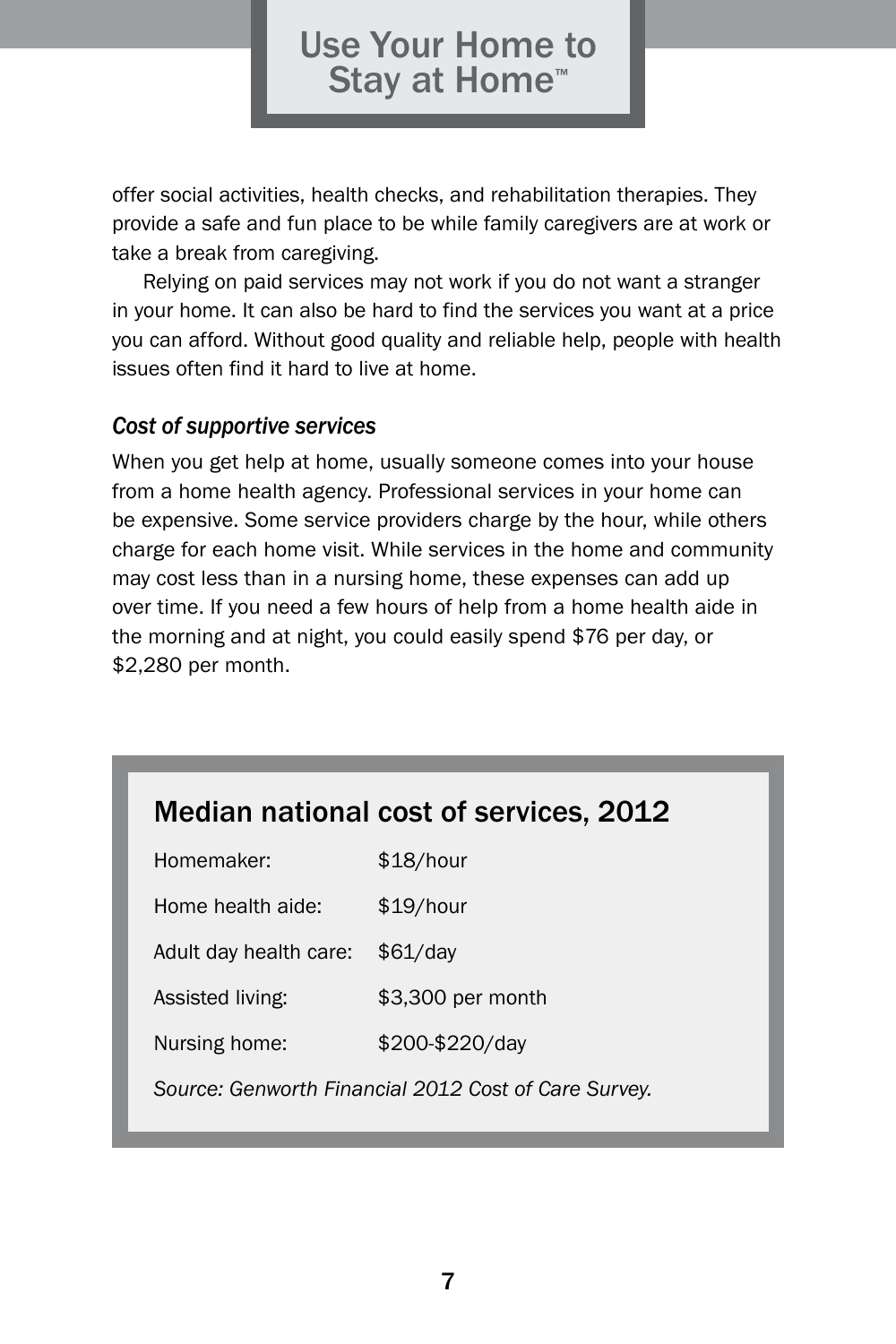You also may need to make changes to the house to make it easier and safer to stay at home. Home modifications can range from a hundred dollars to install a grab bar to thousands of dollars to install a lift or add a bathroom to the main floor. Costs vary in different regions of the country. They tend to be higher in areas where the cost of living is high.

#### What Resources Do I Have to Help Me Stay at Home?

Look at all the resources you can use to help you live at home. You likely have three major sources of help: support from family and friends, personal income and assets, and the equity in your home.

#### *Support from others*

Most older Americans who have difficulty doing everyday tasks depend on family and friends for help. Children can run errands, provide transportation, and maintain the house. Neighbors may help with yard work or home repairs. A spouse or adult children can also provide a high level of loving care.

Family caregiving can be a rewarding experience. But think about this carefully if you expect to rely on your spouse or children as your only source of help. It can be very tiring to help someone every day, especially if they have trouble walking or have Alzheimer's disease. Caregivers may develop health problems because of the strain of these activities. Working caregivers may have to give up their job or cut the number of hours they work to give help at home.

#### *Personal finances*

Paying for in-home services and other health-related expenses can quickly use up a big part of a retirement nest egg. Review your finances carefully. They will be an important part of your decision to remain at home. Your finances include your income, savings, and investments.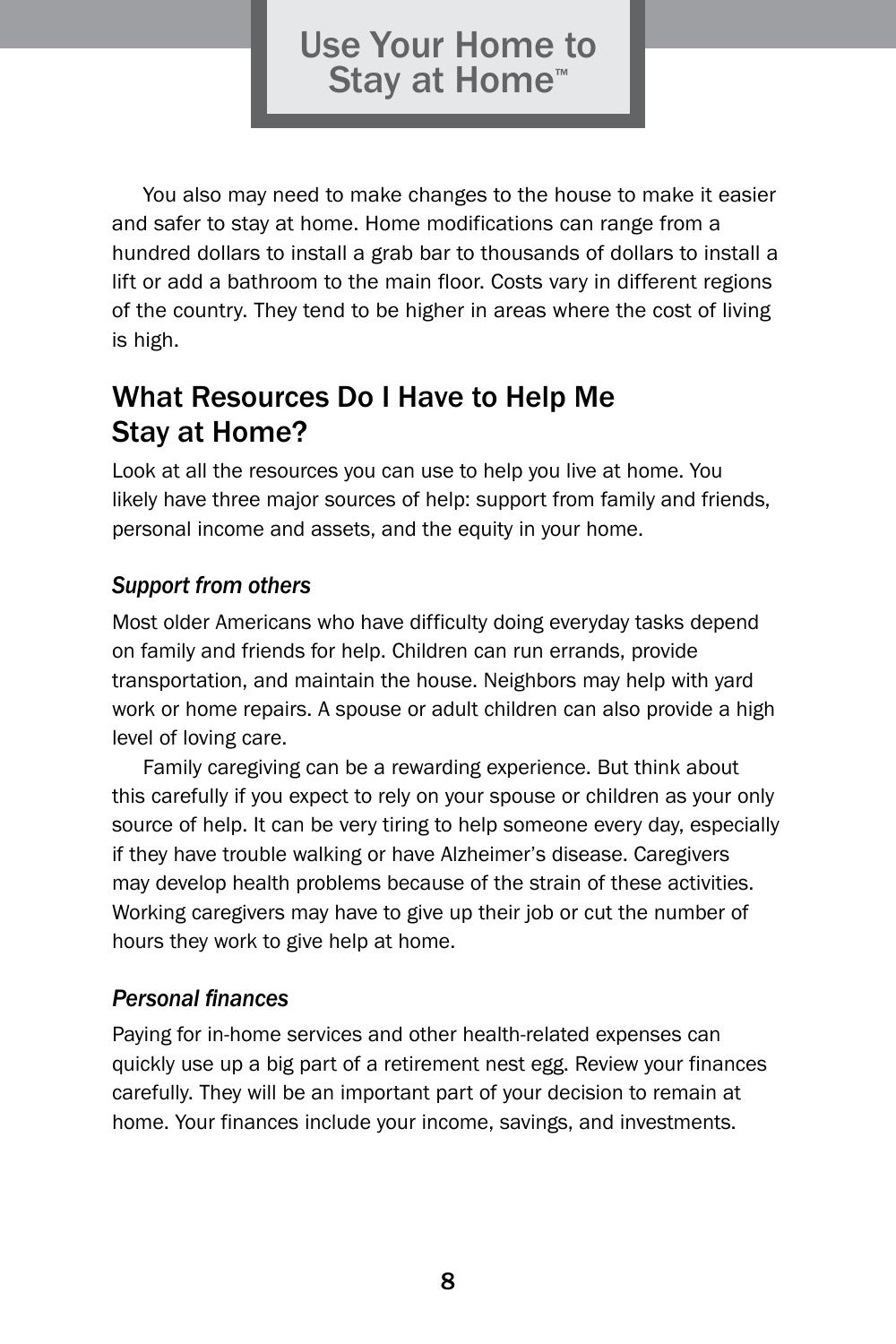- *Estimate your household budget.* Work out your income and living expenses, along with the monthly cost of any loans and credit card debt. You also have to budget for home repairs and maintenance, and keep up with insurance and tax payments.
- *Keep an eye on cash flow.* Make sure you have enough money readily available each month to pay for expenses. Your need for help may vary as your health changes.

If you have financial resources such as stocks, bonds, or property other than the home, you could sell those assets to get more money now. If you own a life insurance policy, you may be able to use part of the death benefit to pay for supportive services ("accelerated benefit"). If you have very limited finances, you may be eligible for government programs.

#### *Home equity*

Home equity is the difference between the appraised value of the home and what you owe on any mortgages. If you've owned your house for many years, it could be worth more than you paid to buy it. Tapping the equity in your home can quickly give you extra cash for a ramp or lift, or to help pay day-to-day expenses. A home loan may also be less costly than high interest rates from credit cards.

It can be a very emotional decision to tap home equity. Many people see their house as a place to live, not as a resource to pay for everyday expenses. For some, it is important to leave an inheritance for their children. You must balance your desire to preserve home equity with the risk of not having enough funds to continue to stay at home. Pinching pennies can lead to poor nutrition, health complications, or a serious accident that can put you in the nursing home.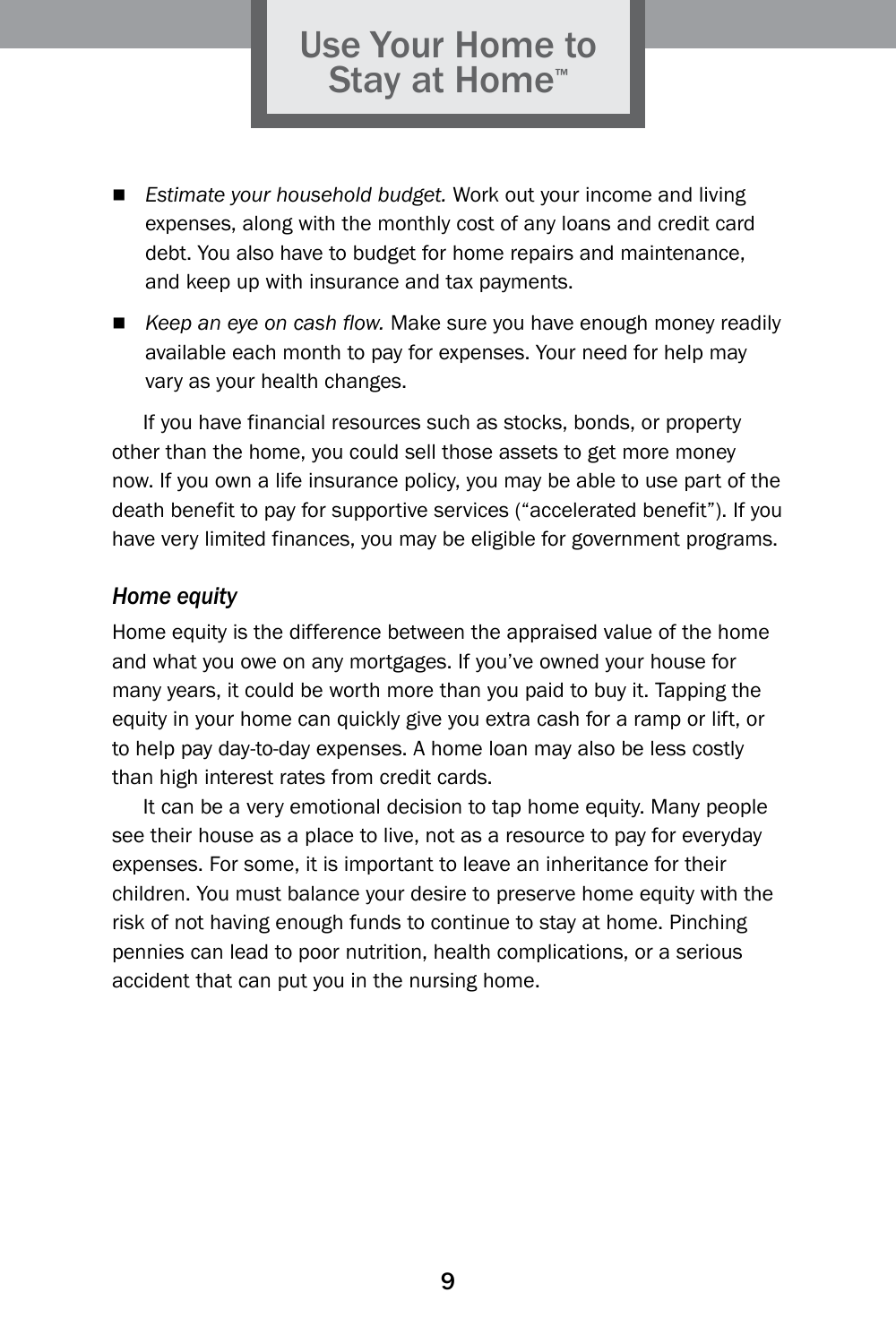#### Other Housing Options

Living with an ongoing health condition can be hard. You may need to change your living situation when you:

- Cannot take care of yourself or manage the home on your own anymore.
- **Have had several falls or other accidents.**
- Need round-the-clock supervision (such as in the later stages of Alzheimer's disease).

One option may be to live with your children. First, think about how this will work. How easy will it be to live together? Will your kids have to



make changes to their house, such as adding grab bars or building a ramp? Who will pay for expenses such as rent?

You may not want to move because you are afraid of losing your independence. However, today there are many attractive housing choices where you can get the help you need. For example, senior housing makes it easier to live independently by offering services such as transportation and social activities. In assisted living, you can live in a private apartment and get help with everyday activities. Continuing care retirement

communities (CCRCs), or life care communities, offer a full range of services from independent living, to assisted living, and nursing care.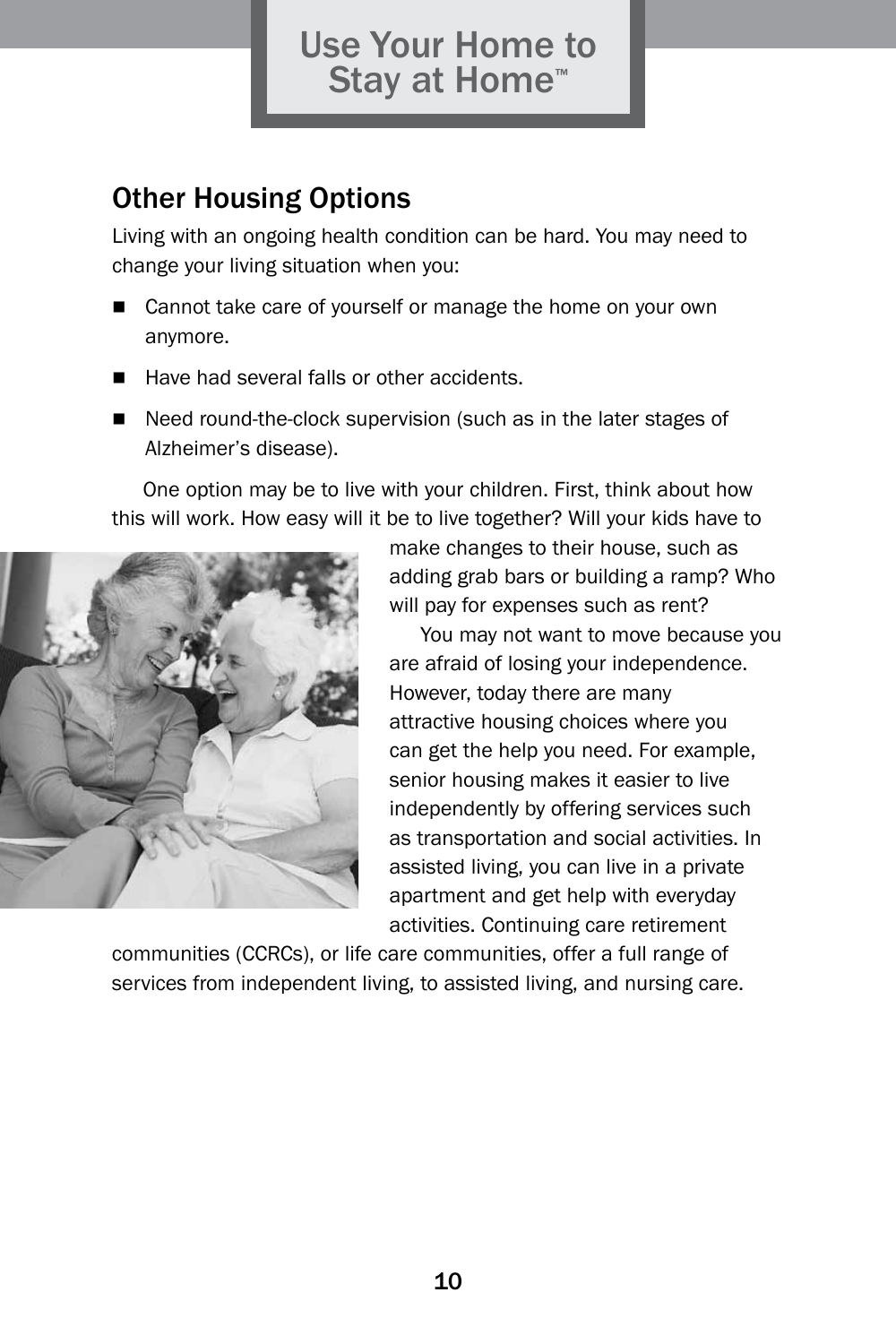## Your House As A Resource

The you decide to continue living at home, the next step is to make sure that you have enough money to pay for the help you need. This section describes your choices for tapping home equity. Typically, you would take out a make sure that you have enough money to pay for the help you need. This section describes your choices for tapping home equity. Typically, you would take out a loan that uses your home as the collateral to guarantee that you will repay the loan. To help you decide which option may be best for you, answer these questions:

- Why do I need the money?
- How much cash can I get from my house for help at home?
- $\blacksquare$  Am I prepared to tap home equity?

The equity you have built up over many years should be used wisely. It is important that you understand the costs, benefits, and risks of the different type of loans.

#### Why Do I Need the Money?

Since home loans can be costly, you need to be clear about how you plan to use the money. Some homeowners like to plan ahead by taking out a line of credit. These funds give them the flexibility to pay for expenses as they arise. Others want a lump sum to deal with a specific, one-time cost such as adding a bathroom or paying off an existing mortgage.

How long you will need the loan will also make a difference in your decision. Are you tapping home equity to solve an immediate problem? Or do you need funds for many years to pay ongoing household expenses? When you take out a loan to tap a portion of your home equity, you usually cannot use the remaining equity for other needs until you pay off the loan. It is important to look at your overall financial situation, or you may find yourself stuck with a loan that doesn't fit your changing needs.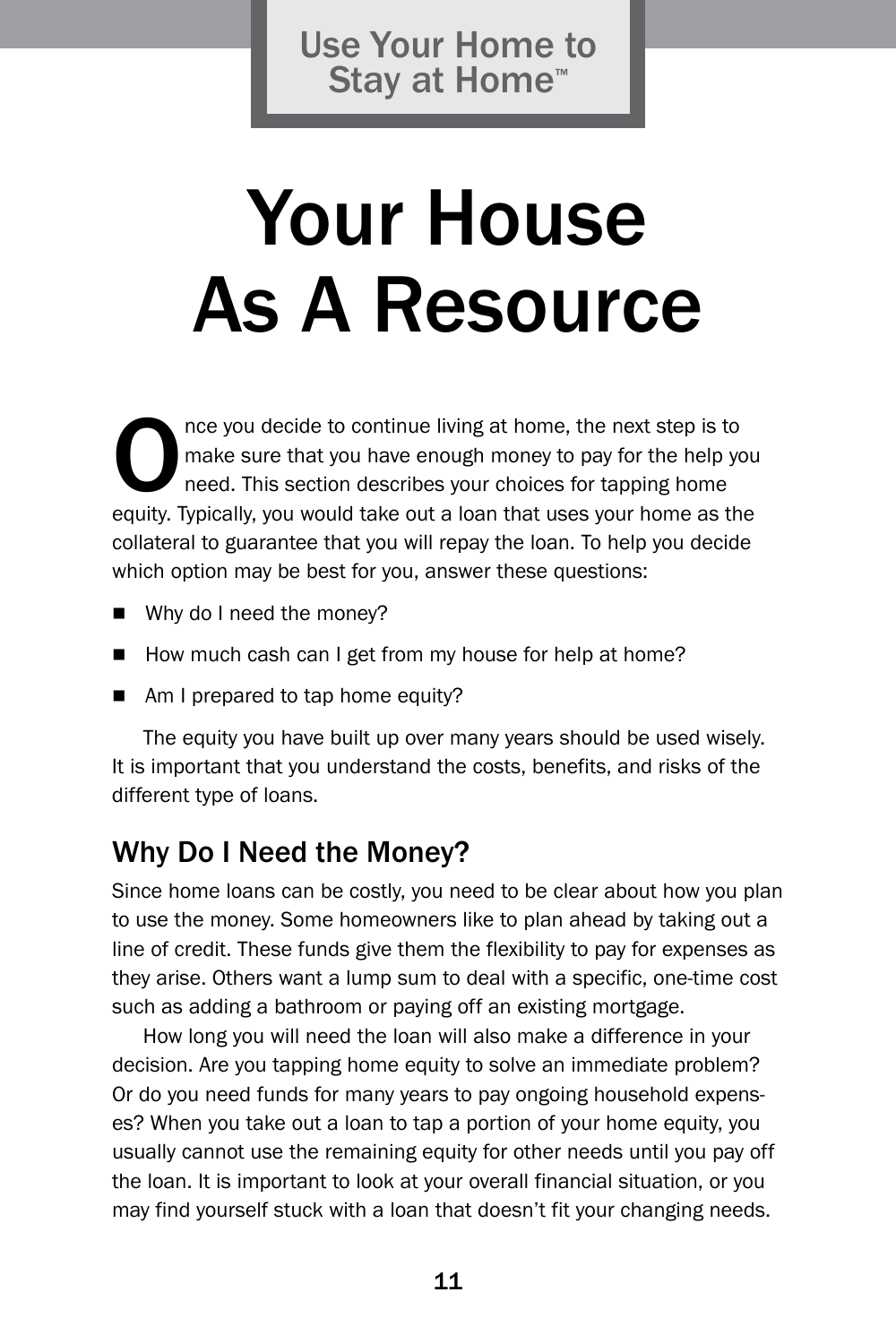#### Short-term solutions for immediate needs

If you want to use home equity to deal with an emergency or for specific problems that need attention right away, you can use several financial options.

#### *Single purpose loans*

Many states and communities offer special loans to help older homeowners who are struggling to live at home. These loans are designed to meet specific needs:

- *Home repair and improvement loans:* Borrowers get a one-time, lump-sum payment that can be used only for the specific repairs or improvements that each program allows.
- **Property tax deferral loans: These programs allow older homeowners** to defer payment of some or all of their property taxes until they move out of the home.

Borrowers do not need to make payments on these single-purpose loans for as long as they continue to live in the home.

#### Advantages

- $\blacksquare$  Single purpose loans usually cost less than conventional home equity loans.
- You may not have to pay back all of the loan if you continue to live in the home for a certain period of time.

#### Disadvantages

- Most programs require borrowers to be at least 65 years old. Often, only homeowners with low or moderate incomes can apply.
- $\blacksquare$  These loans may not be available where you live.
- $\blacksquare$  The remaining equity in your home may not be available to use for other needs.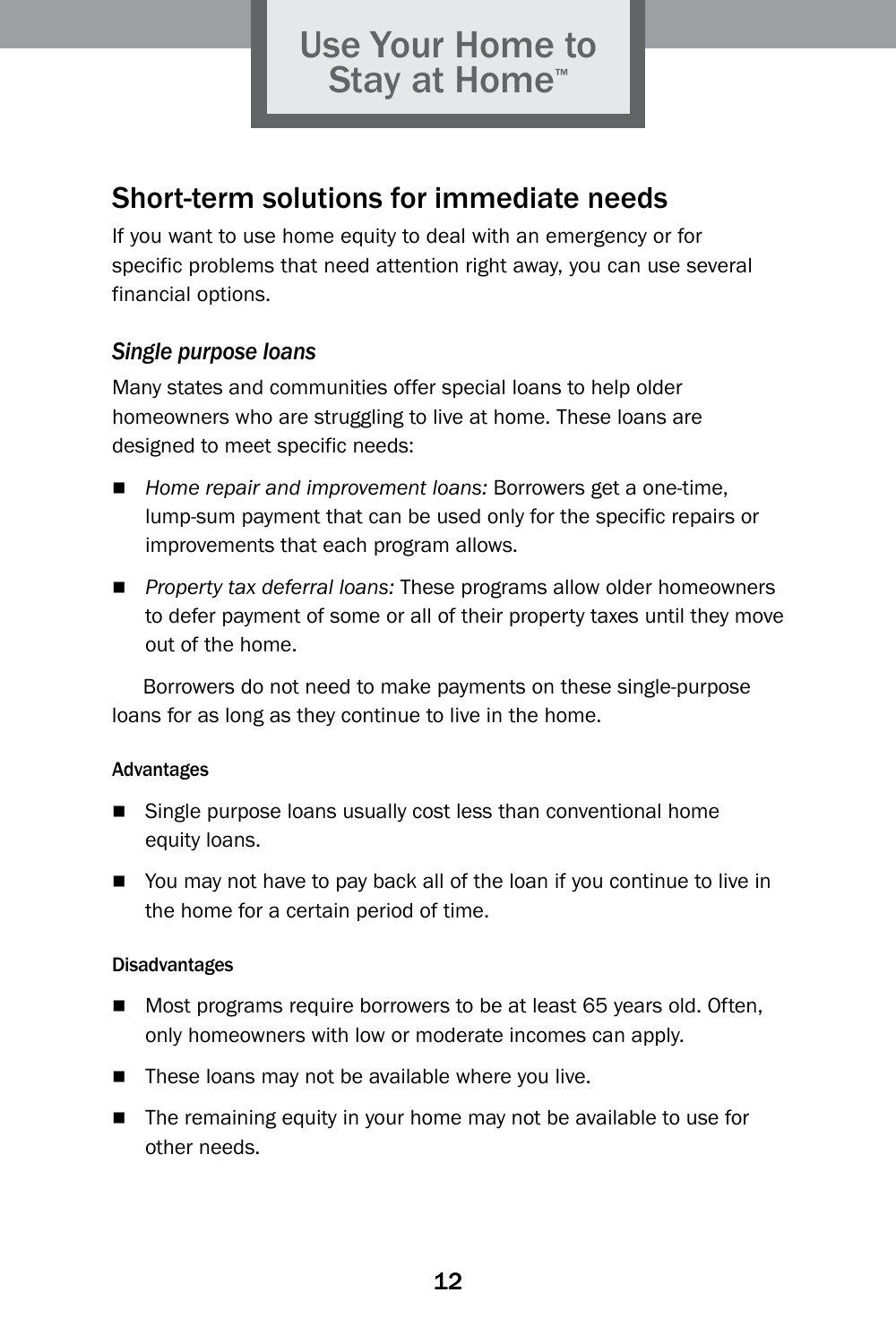#### *Conventional home equity loans*

These loans can be useful if you are unsure how long you can continue to live at home or how much help you will need. Conventional home equity loans can also help families who have other assets they do not want to sell right away. Until you have a good sense of what's going on with your health situation, you can get extra funds from these loans without paying large fees or making drastic changes. There are two types of home equity loans:

- Home equity line of credit: This loan works like a credit card. You can borrow up to a certain limit for the life of the loan. During that time, you can withdraw money as needed. As you pay off the principal, your credit revolves and you can use it again.
- **n** *Home equity loan:* You receive the money in a lump sum. You pay off the loan over a set amount of time, with a fixed interest rate and the same payments each month.

With these loans, you will pay 'points', appraisal fees, closing costs, and loan initiation fees. Closing costs include attorney's fees, fees for preparing and filing a mortgage, fees for title search, taxes, and insurance.

#### Advantages

- If you qualify and your credit is good, you may be able to get a home equity loan quickly.
- With a line of credit, you only pay interest on what you borrow.
- **Since you pay for the loan from income, your home equity does not** go down.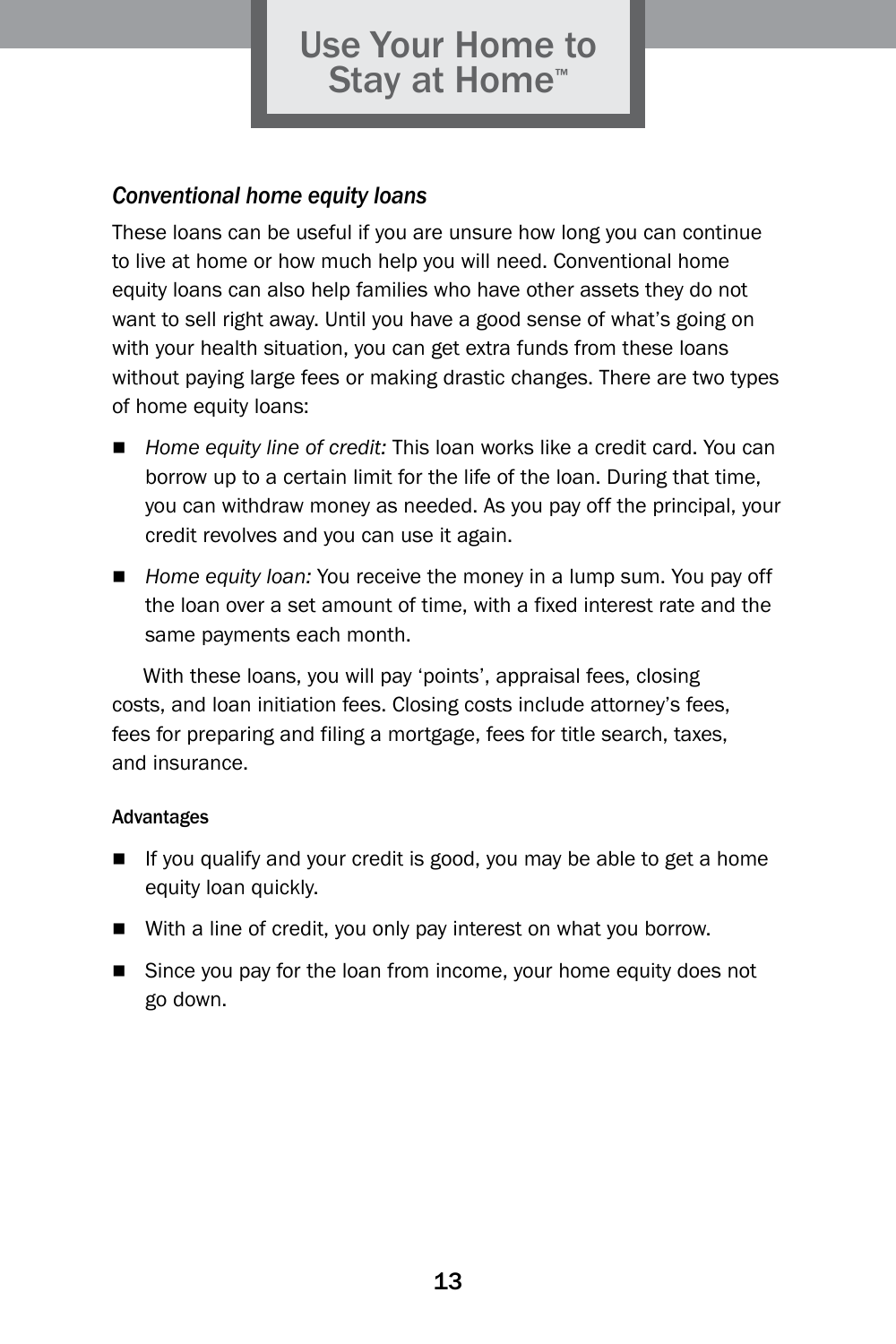#### Disadvantages

- You may not qualify for these types of loans. Lenders look carefully at your income, other debt, and credit history.
- $\blacksquare$  You must be able to make monthly payments on the home equity loan. If you can't make these payments, you could lose your house.
- $\blacksquare$  When your line of credit ends, you must pay off the entire loan. A lender may not let you renew the loan.

Using a conventional home equity loan to solve cash-flow problems can be risky. If your health declines, monthly loan payments along with other expenses may become more than you can handle.

#### Long-term solution—Reverse mortgage

If you expect to live in your current home for several years, you could consider a reverse mortgage. Reverse mortgages are designed for homeowners age 62 and older. These types of loans are called "reverse" mortgages because the lender pays the homeowner. To qualify for this loan, you must live in the home as your main residence.

Unlike conventional mortgages, there are no income requirements for these loans. You do not need to make any monthly payments for as long as you (or in the case of multiple homeowners, the last remaining borrower) continue to live in the home. When the last borrower moves out of the home or dies, the loan becomes due.

There are two types of reverse mortgages available in the market. These include:

Home Equity Conversion Mortgage (HECM)—This program is offered by the Department of Housing and Urban Development (HUD) and is insured by the Federal Housing Administration. These are the most popular reverse mortgages, representing about 95% of the market. There are two types of HECM reverse mortgages—the traditional HECM Standard loan, and the HECM Saver loan. With a HECM Saver loan, borrowers pay lower upfront costs, but do not receive as much money as they would with a HECM Standard loan.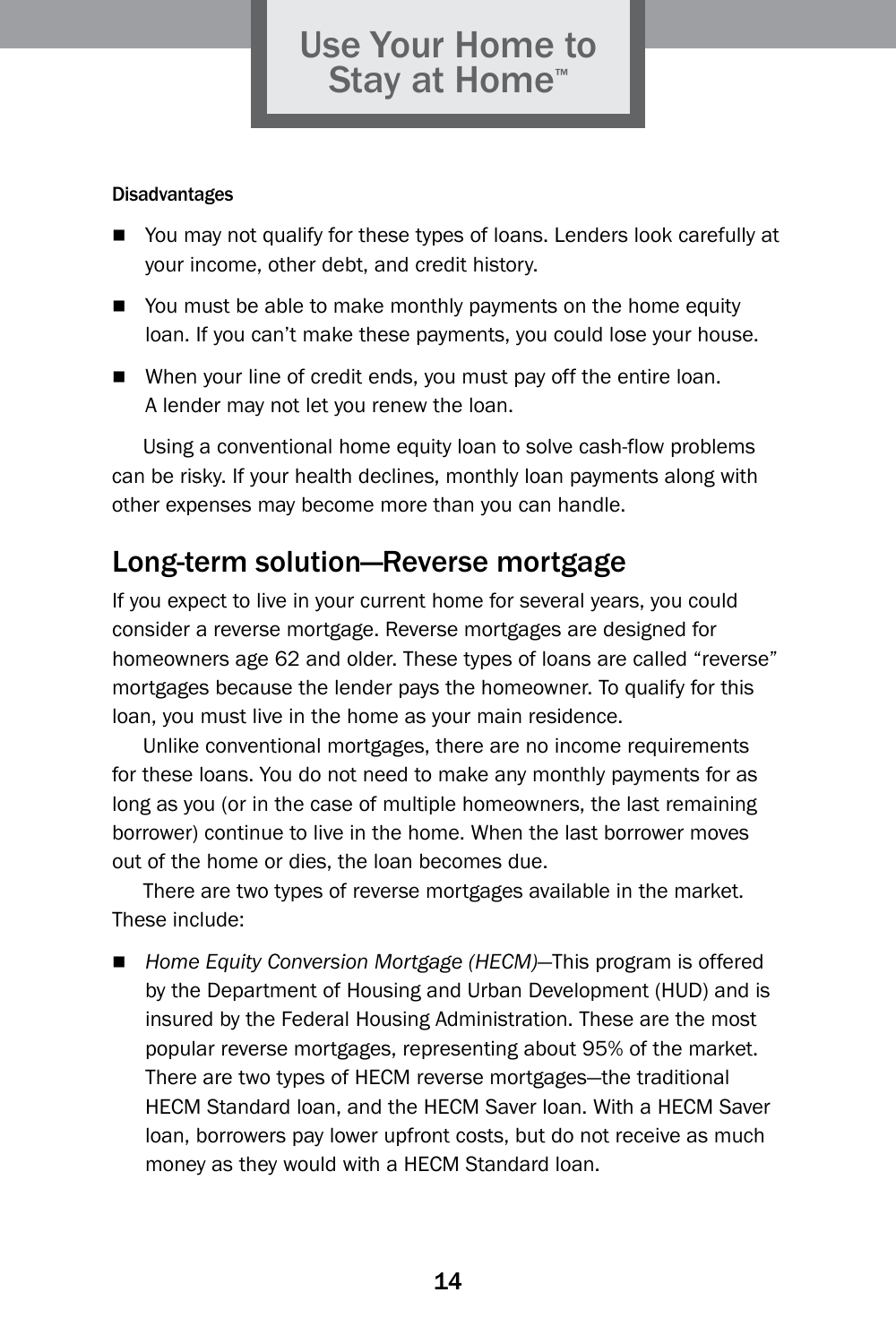■ *Proprietary reverse mortgages*—Some banks, credit unions, and other financial companies may offer reverse mortgages designed for people with very high value homes.

Depending on the type of loan, borrowers may be able to receive payments as a lump sum, line of credit, fixed monthly payment for a specific period or for as long as they live in their homes, or a combination of payment options. The money you receive from a reverse mortgage is tax-free, and can be used for any purpose. Reverse mortgages have unique features:

- $\blacksquare$  All homeowners must first meet with a government-approved reverse mortgage counselor before their loan application can be processed (HECM program).
- Older borrowers may receive more money, because lenders include life expectancy in calculating loan payments.
- $\blacksquare$  The national limit on the amount you can borrow under the HECM program may change from year to year. You can check the current national limit at *http://portal.hud.gov/hudportal/HUD?src=/ program\_offices/housing/sfh/hecm/hecmabou.*

You now may use a HECM reverse mortgage to buy a home. This can make it easier for you to downsize to a house that better suits your needs, or to move closer to family caregivers.

Loan closing costs for a reverse mortgage are the same as what you would pay for a traditional "forward" mortgage. These include an origination fee, appraisal, and other closing costs (such as title search and insurance, surveys, inspections, recording fees). HECM borrowers also pay a mortgage insurance premium.

Most of these upfront costs are regulated, and there are limits on the total fees that can be charged for a reverse mortgage. The origination fee for a HECM loan is capped at 2% of the value of the property up to the first \$200,000 and 1% of the value greater than \$200,000. There is an overall cap on HECM origination fees of \$6,000 and a minimum fee of \$2,500. You can finance these costs as part of the mortgage.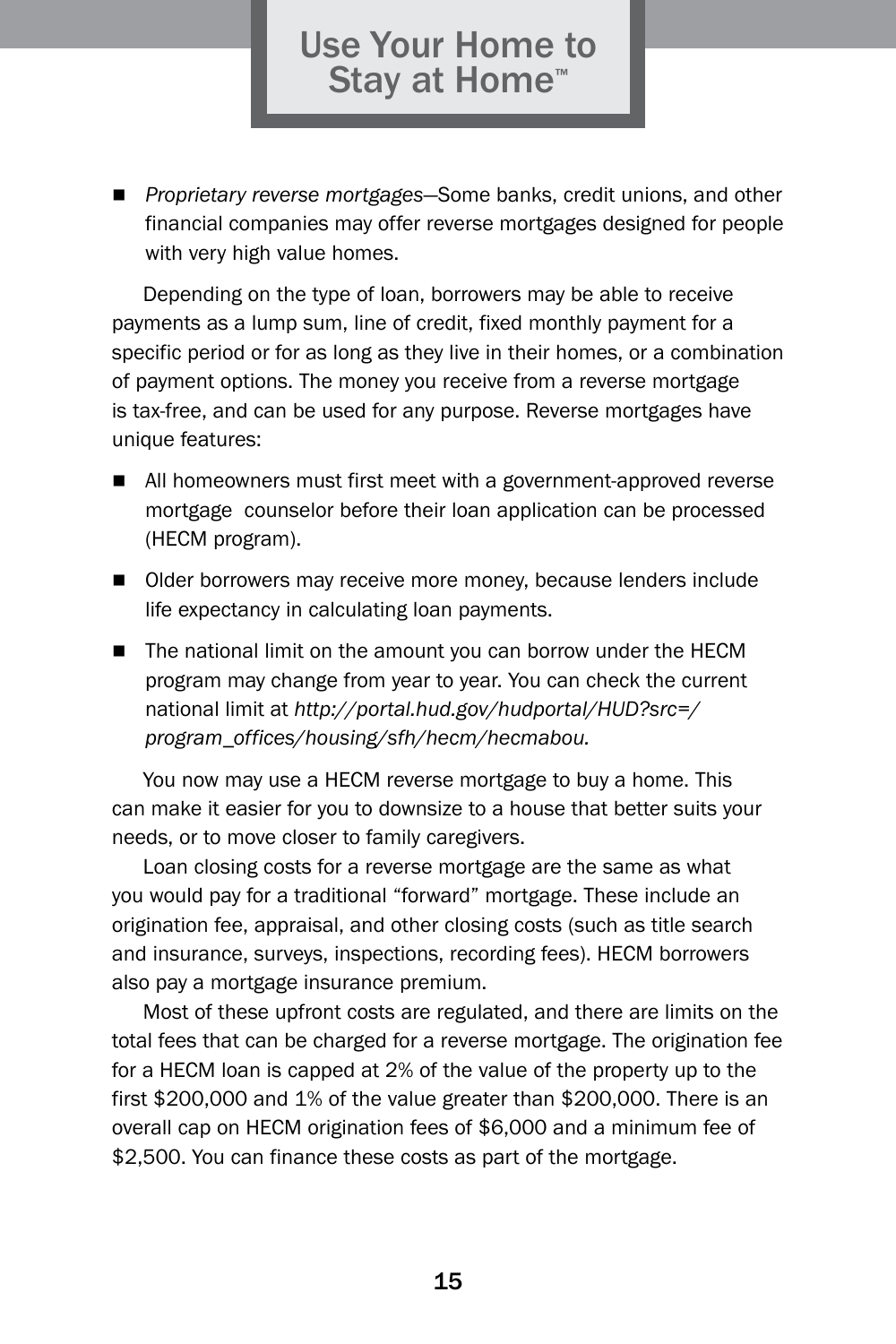#### Advantages

- $\blacksquare$  You (or your heirs) will never owe more than the value of the home if you sell the property to repay the loan, even if the value of your home declines. If your heirs choose to keep the home, they will need to pay off the loan at 95% of the fair market value of the home, as determined by a third-party appraiser.
- $\blacksquare$  You continue to own your house and can never be forced to leave, as long as you maintain the home and pay your property taxes and insurance.
- $\blacksquare$  Depending on the type of loan, you may be able to get your loan funds through a combination of payment options (such as lump sum and line of credit). You can change the payment plan for a small fee.
- $\blacksquare$  For HECM loans, the available balance on the line of credit may increase over time, depending upon interest rates.
- $\blacksquare$  If there is in an existing mortgage on the property, the proceeds of the reverse mortgage are typically used to pay off the loan. This can increase the cash you have available each month, because you no longer have to make payments on your regular mortgage.

#### Disadvantages

- Closing costs for a reverse mortgage (origination fee, mortgage insurance premium, appraisal and other upfront costs), and the servicing fee can vary a lot by the type of HECM loan, and by lender. Closing costs can be financed into the loan.
- You may use up a large part of your home equity over time and have less to leave as an inheritance to your family.
- $\blacksquare$  If you are the only homeowner and you stay in an assisted living or nursing facility for more than a year, you will be required to repay the balance of the loan.
- $\blacksquare$  Reverse mortgage borrowers must keep their home in good repair, and pay property taxes and homeowners insurance. If you do not have enough money for these expenses, you could face foreclosure and lose your house.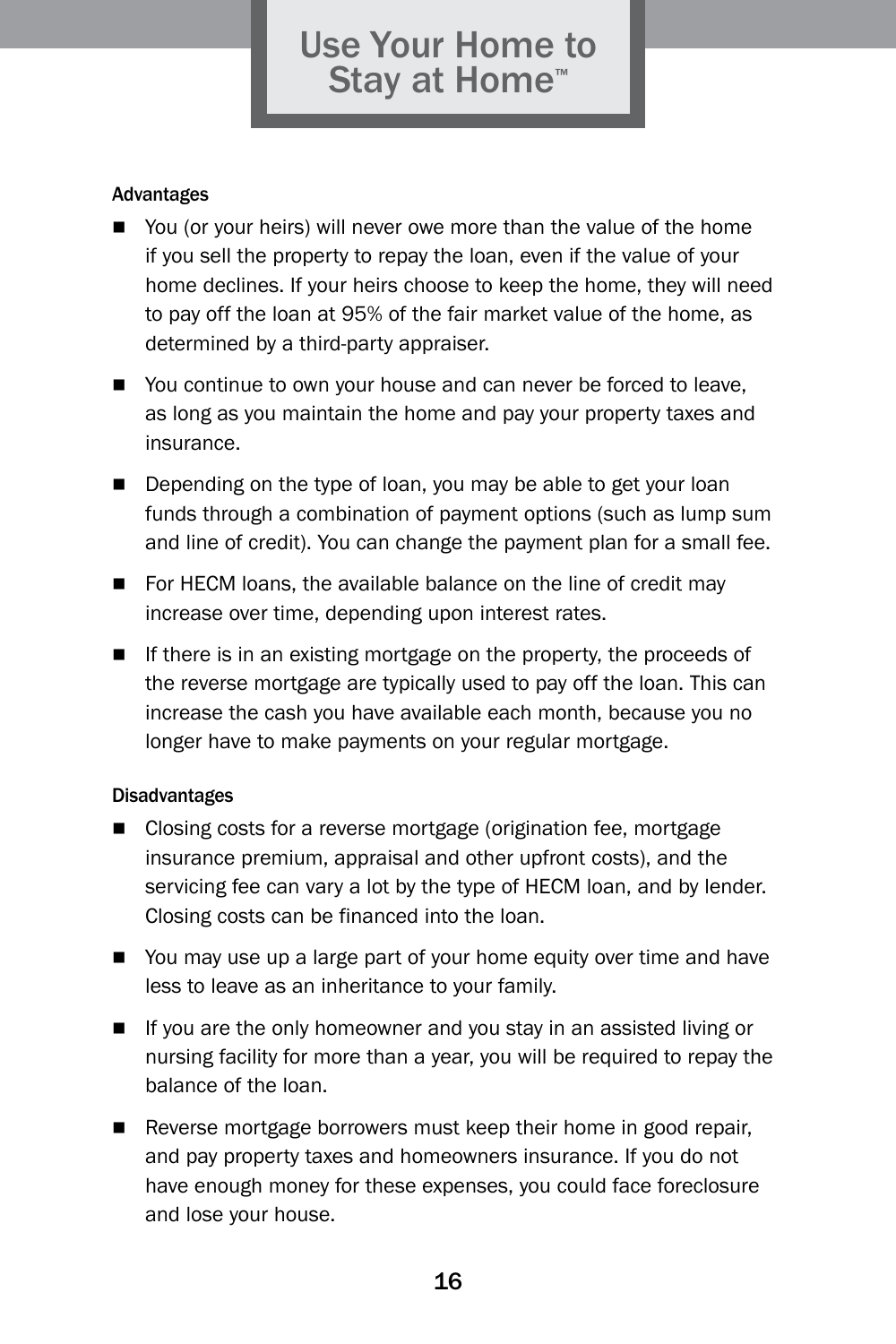The loan amount can vary by thousands of dollars among different reverse mortgages. So it will be important for you to consider your options carefully when selecting a loan.

#### How Much Cash Can I Get From My House?

Several factors control how much you can borrow. These are the value of the home, the type of loan you select, and the current interest rate. The age of the youngest homeowner is also a factor for reverse mortgages. To find out how much money you may be able to get from a reverse mortgage, use the simple, online calculator from IBIS *(http://rmc.ibisreverse.com/default\_nrmla.aspx).*

The condition of the home and property values in your area may also determine how much cash you will have to pay for help at home. If you've lived in your house for many years, it will have aged considerably. The house needs to be in good repair to qualify for a reverse mortgage.

Property values may increase over time. A home that appreciates by 2% each year will increase in value from \$150,000 to over \$165,000 in five years. If you can continue to live at home safely, it can be worthwhile to use some of your growing equity.

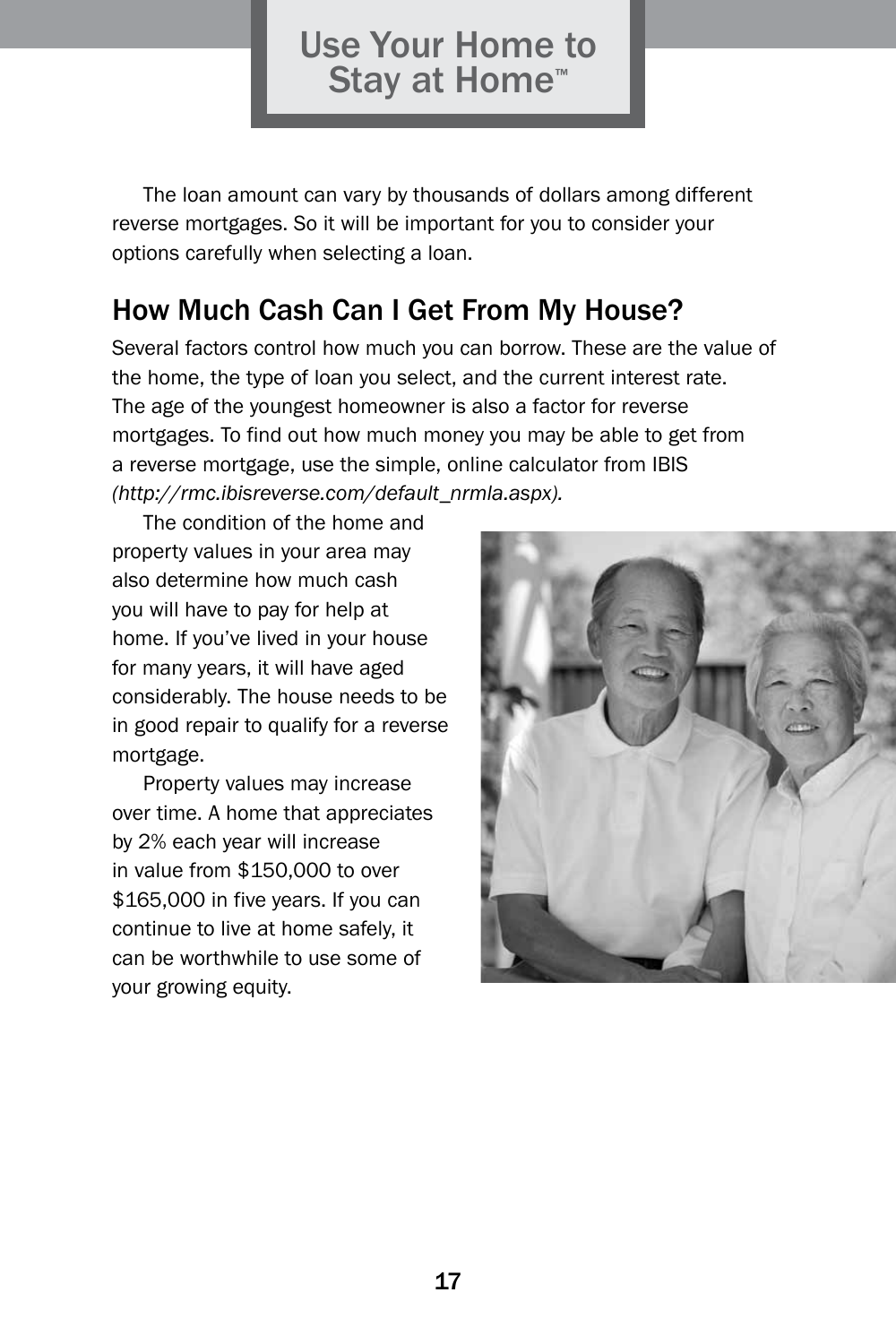#### How long will the reverse mortgage last?

Reverse mortgages make the most sense for you if want to stay in your current home for many years. If you have an ongoing health condition, it is important to understand how much money the loan will give you to pay for help over time.

Let's consider the situation of three families who take out an adjustable rate HECM reverse mortgage. They live in a house that is in good repair and worth \$200,000. They own their homes free and clear of any debt.

*Scenario #1:* Bill Smith (age 63) recently retired and struggles to pay his current mortgage. At his age, Bill receives over \$115,000 from his HECM Standard reverse mortgage which he uses to pay off his existing mortgage. This frees up extra cash for monthly expenses. He needs to be sure that he can pay property taxes and insurance each year. He also has to plan ahead, because interest payments add up over time, which can leave him with little or no home equity.

*Scenario #2:* Joe and Liz Anderson (ages 75 and 73) built their 2-story dream home after retiring. Recently, Joe had a mild heart attack and has difficulty climbing the stairs. They opt for a HECM Saver with its lower closing costs. Based on Liz's age, the Andersons receive about \$105,000 from their reverse mortgage. They take \$20,000 of the loan to install a lift and make other home modifications. They keep the rest (\$85,000) in a line of credit for future needs.

*Scenario #3:* Melba Jones (age 80) has lived in the same town all her life. She knows she can rely on family and friends for help with her arthritis. Her big concern is using up all her retirement funds. She receives over \$134,000 from the HECM Standard loan and selects a tenure payment plan. This gives her \$925 per month for as long as she stays in her house. This gives her peace of mind, knowing that she can pay for extra expenses and won't be a burden to her children.

Interest rates change frequently, so only a mortgage lender can tell you how much you may get from a reverse mortgage.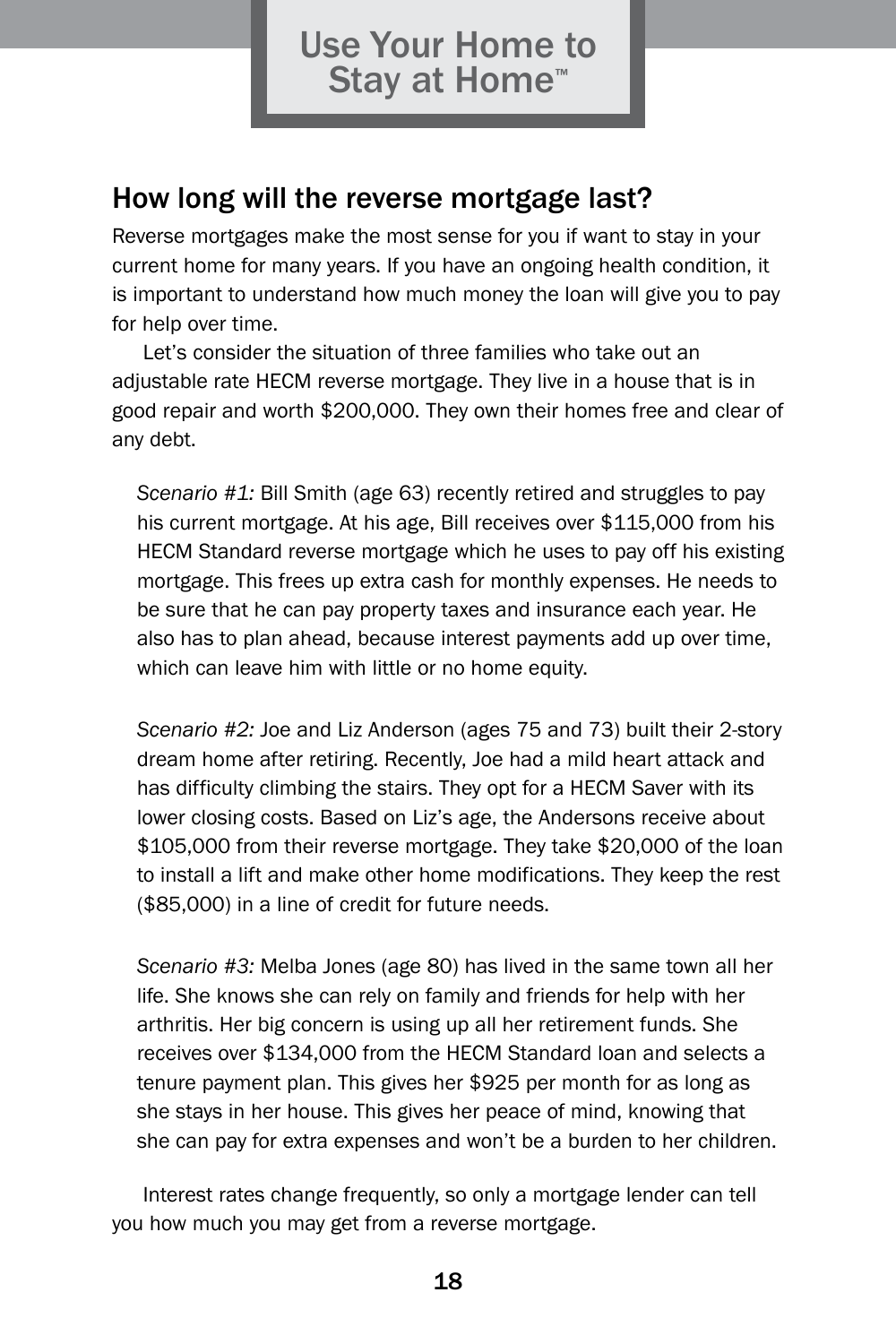#### Am I Prepared to Tap Home Equity?

Whether you are considering a loan or decide to sell the house, chances are that it will take time to get the equity in your home. Plan carefully to make sure that these funds will be available when you need them. These problems could slow the process:

- Legal issues-Make sure that you have a durable power of attorney that includes real estate. This allows your family or trusted friend to make decisions if you cannot do so.
- *Title to the home* Understand who owns the home. If you add children or grandchildren to the title, you may not be able to qualify for a reverse mortgage (since all homeowners have to be at least age 62), or sell the house without their consent.



- Home repairs–For major repairs, it can take up to several months to find a contractor, get the necessary permits, and complete the job.
- *Finding a new place to live*—If you sell the house, you must find somewhere else to stay. Your children may need time to prepare their home if you plan to live with them. Retirement communities and senior housing apartments often have long waiting lists.

Transactions involving the home usually involve many, different people. These may include your banker, a real estate agent, lawyer, appraiser, inspector, and contractors. To avoid delays, plan ahead as much as possible.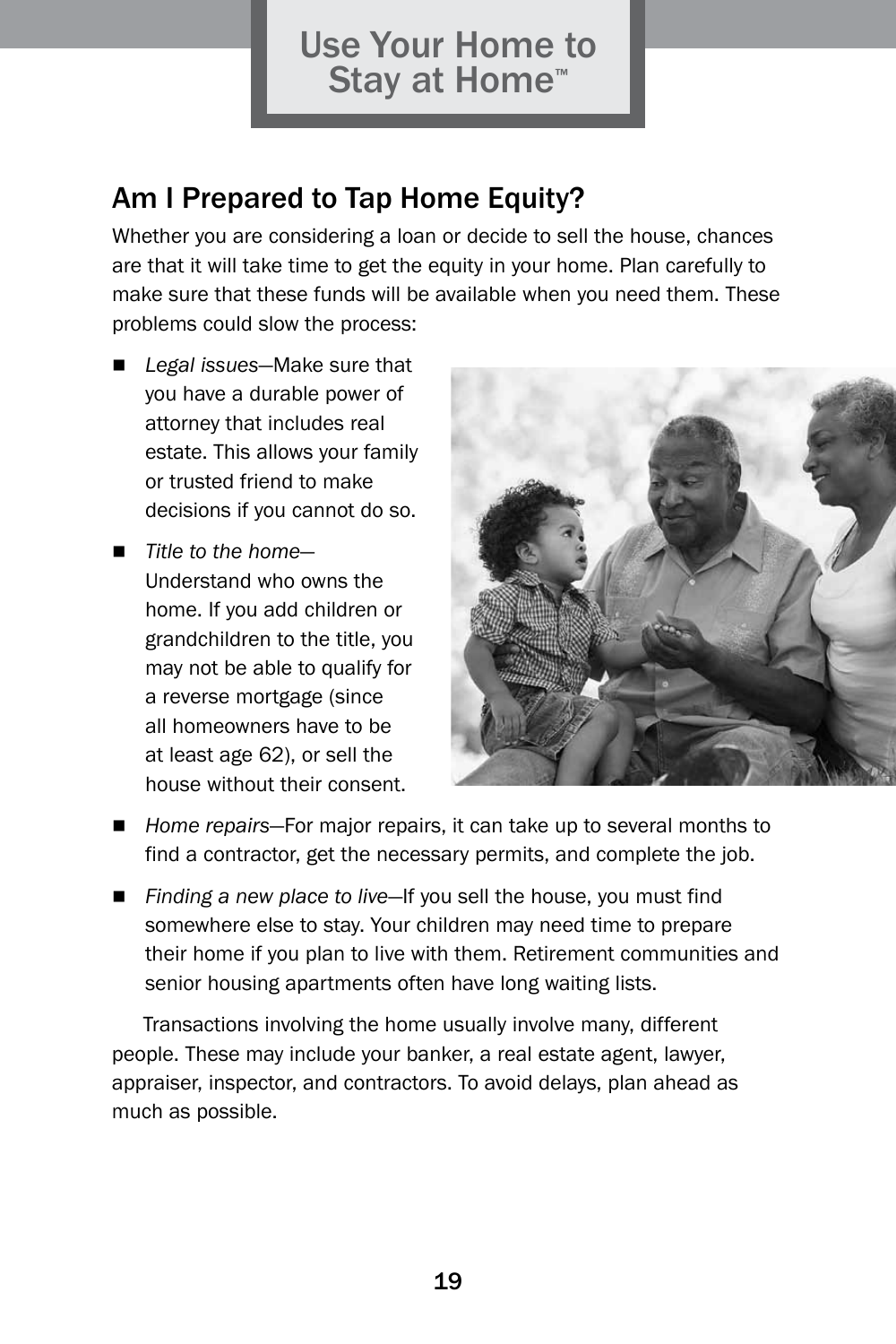# Government Programs

overnment programs provide an important safety net. They help<br>older Americans who have limited financial resources, and who<br>cannot pay for help at home. Several public programs help older<br>people cone with an ongoing health older Americans who have limited financial resources, and who cannot pay for help at home. Several public programs help older people cope with an ongoing health condition. If you qualify for these programs, you may not need to use your home equity.

#### Medicaid

Medicaid is a joint Federal-state program. It pays for long-term care for older Americans with low incomes and resources, and those who have high health care expenses. Medicaid may cover case management, homemaker services, home health aide, personal care, adult day programs, respite care, and nursing home care. These services can vary by state. To qualify for Medicaid, you must meet the income and asset requirements in your state. To get help at home, you also need to have a serious physical or mental condition. If you receive Medicaid services and you pass away, the state must try to recover the money it spent on your care from your estate.

The rules for Medicaid eligibility and treatment of the house are complicated and vary from state to state. Taking out a home loan may affect your eligibility for Medicaid or other means-tested public programs. To learn more, talk to a senior counselor or knowledgeable financial advisor.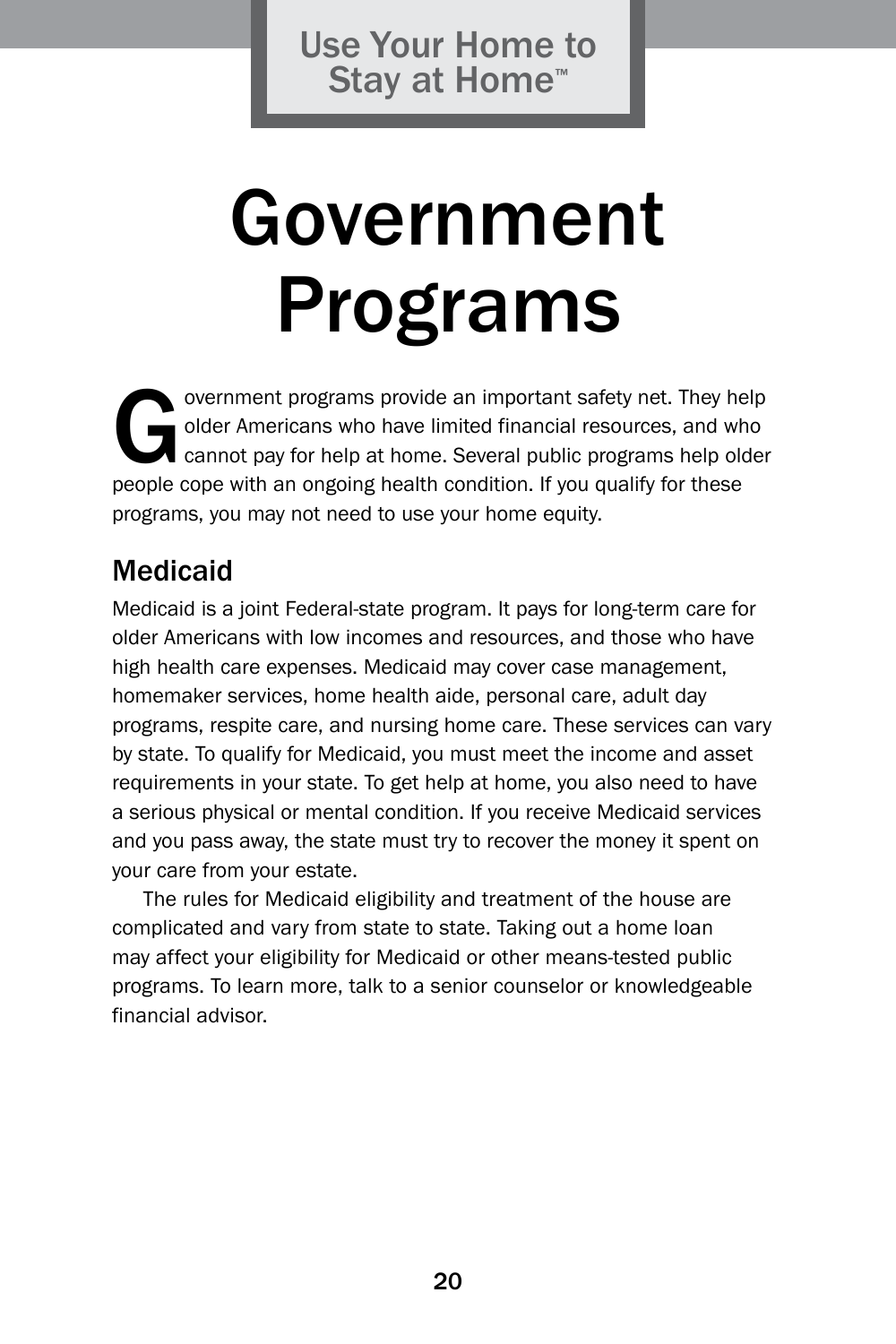## Department of Veterans Affairs (VA)

The VA provides long-term care services primarily to veterans with a service-related disability, low-income veterans, and former prisoners of war. Veterans may be eligible for nursing home care, assisted living, or help at home including respite care, homemaker services, home health care, or adult day care. If you are a veteran, you and sometimes your spouse may receive low-cost care in state veterans homes. You may also be able to pay for home repairs and modifications by refinancing your house with a low-cost VA loan.

#### Medicare

Medicare, the national health insurance program for seniors, mainly covers medical care (doctors and hospitals). If you have Medicare, it will pay for a home heath aide, but only while you get skilled nursing care or rehabilitation therapies at home. Once you no longer need skilled care, Medicare will stop paying for home health care. This is true even if you still need help with everyday activities.

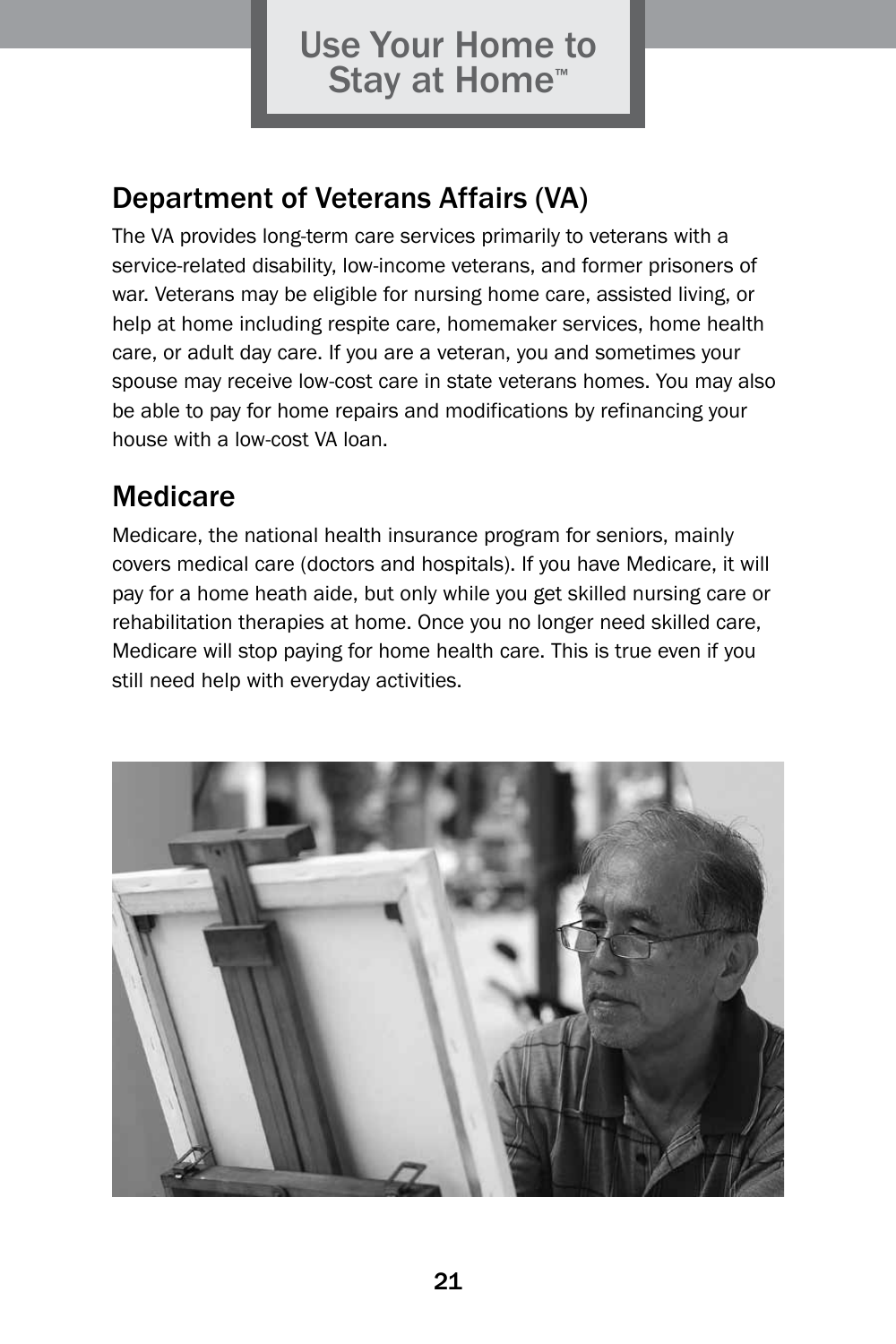## Other Resources to Help You Live at Home

Your local Area Agency on Aging offers a wide array of services.<br>These can include help with household chores, meals served in<br>community locations, adult day care programs, senior centers,<br>protective services, and legal co These can include help with household chores, meals served in community locations, adult day care programs, senior centers, protective services, and legal counseling. You may be able to get these programs free or at very low rates. Many communities also provide low-cost services so that seniors can continue to live at home.



These programs may include special transportation programs, friendly visits or telephone checks to seniors who live alone, light housekeeping, and help with home modifications or repairs. Faith-based organizations and charities can also help. Your pharmacy or grocery store may offer free home delivery.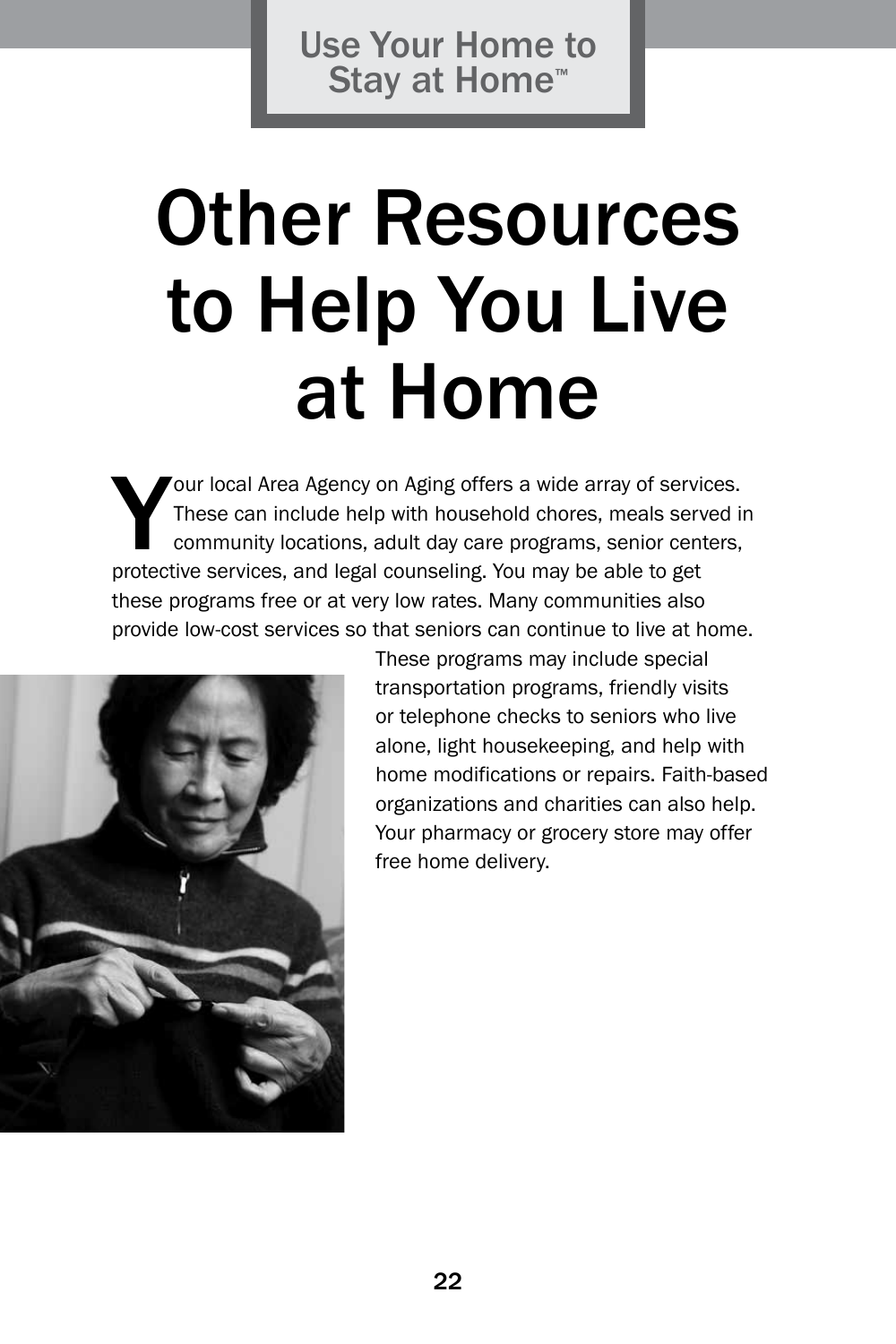## Where to Go for More Information

Home Equity Advisor is a free website where you can find information, tools, and consumer advice on how to use and protect the value in your home: *http://www.homeequityadvisor.org*

BenefitsCheckUp<sup>®</sup> is a quick, confidential, and free web service that helps you find federal, state, local, and private benefit programs for which you may be eligible: *http://www.benefitscheckup.org/*

Eldercare Locator can help you find services and programs in your area: Call 1-800-677-1116 or check the web at *http://www.eldercare.gov*

The Fall Prevention Center of Excellence offers tips on how to check if homes are safe for elders and how to pay for home modifications: *http://www.homemods.org/*

The Family Care Navigator can help to find resources for families who are caring for a loved one: *http://caregiver.org/caregiver/jsp/fcn\_ content\_node.jsp?nodeid=2083*

The Consumer Financial Protection Bureau's Ask CFPB website provides answers to many consumer questions about reverse mortgages: *http:// www.consumerfinance.gov/askcfpb/search?selected\_facets=category\_ exact:Mortgages&selected\_facets=tag\_exact:reverse%20mortgage*

The National Reverse Mortgage Lenders Association has publications and a reverse mortgage calculator. Visit *http://www.reversemortgage.org*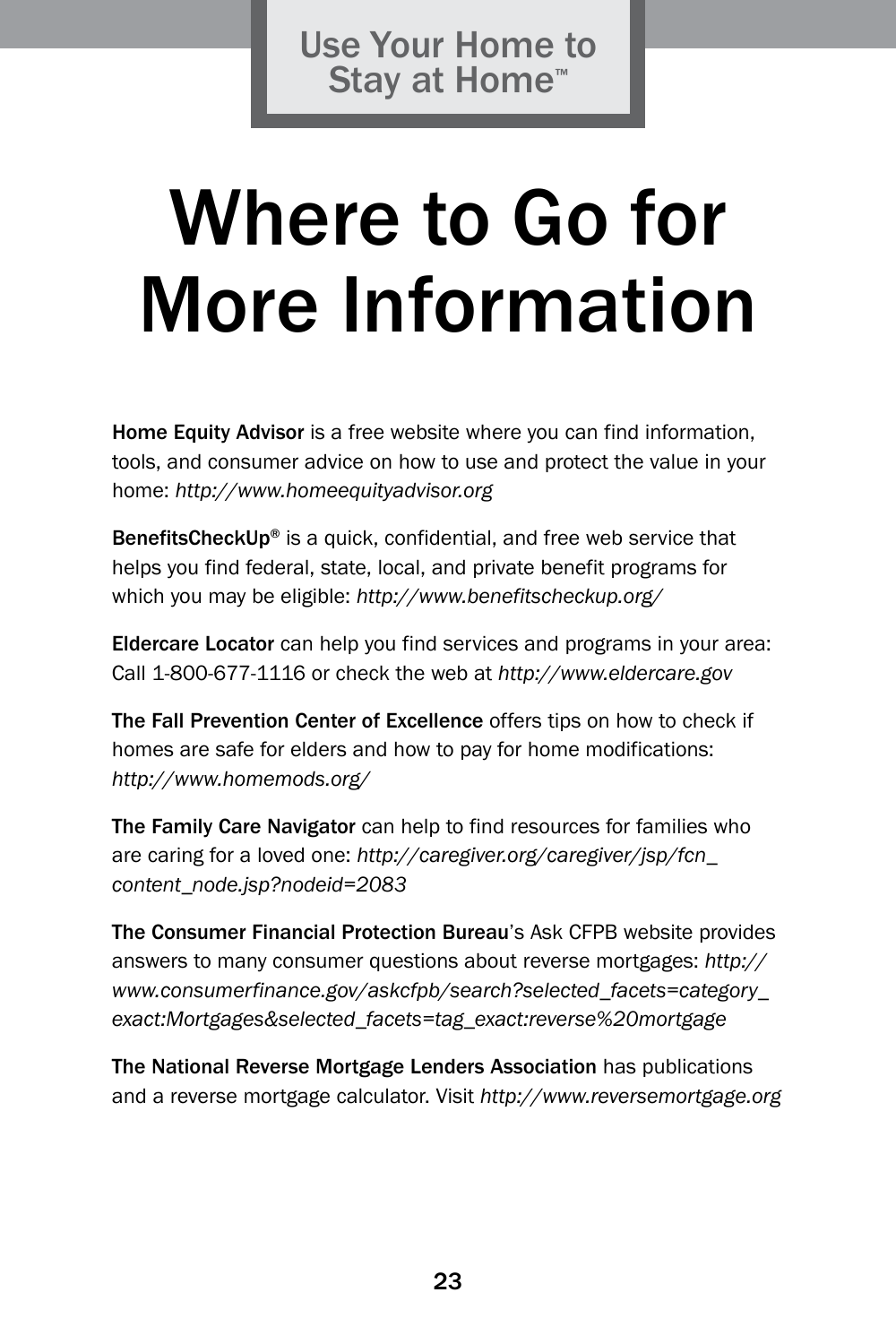## Tips for Older Homeowners

#### Look at the big picture

Your ability to live at home is likely to change over time. It is important to look at your financial situation beyond what you need right now. Short-term solutions could be risky if you require ongoing funds for several years. It helps to save some of your home equity so you have the option of moving to a better living situation.

#### Don't wait until the last minute

Timing is critical when making decisions about the home. You or your family could end up facing a serious cash crunch if you wait until a crisis to start thinking about how to tap home equity. To avoid stress, disappointment, and costly delays, plan in advance. The longer you wait, the harder it can be to find a good solution.

#### Have ready cash for emergencies

It helps to have a three-month emergency fund of cash you can access easily, such as a money market account or short-term certificate of deposit. If this is not possible, make plans and prepare for how you would pay for an emergency. If you run short, use credit cards sensibly. Avoid salespeople who show up at your door with a quick fix to your financial problems.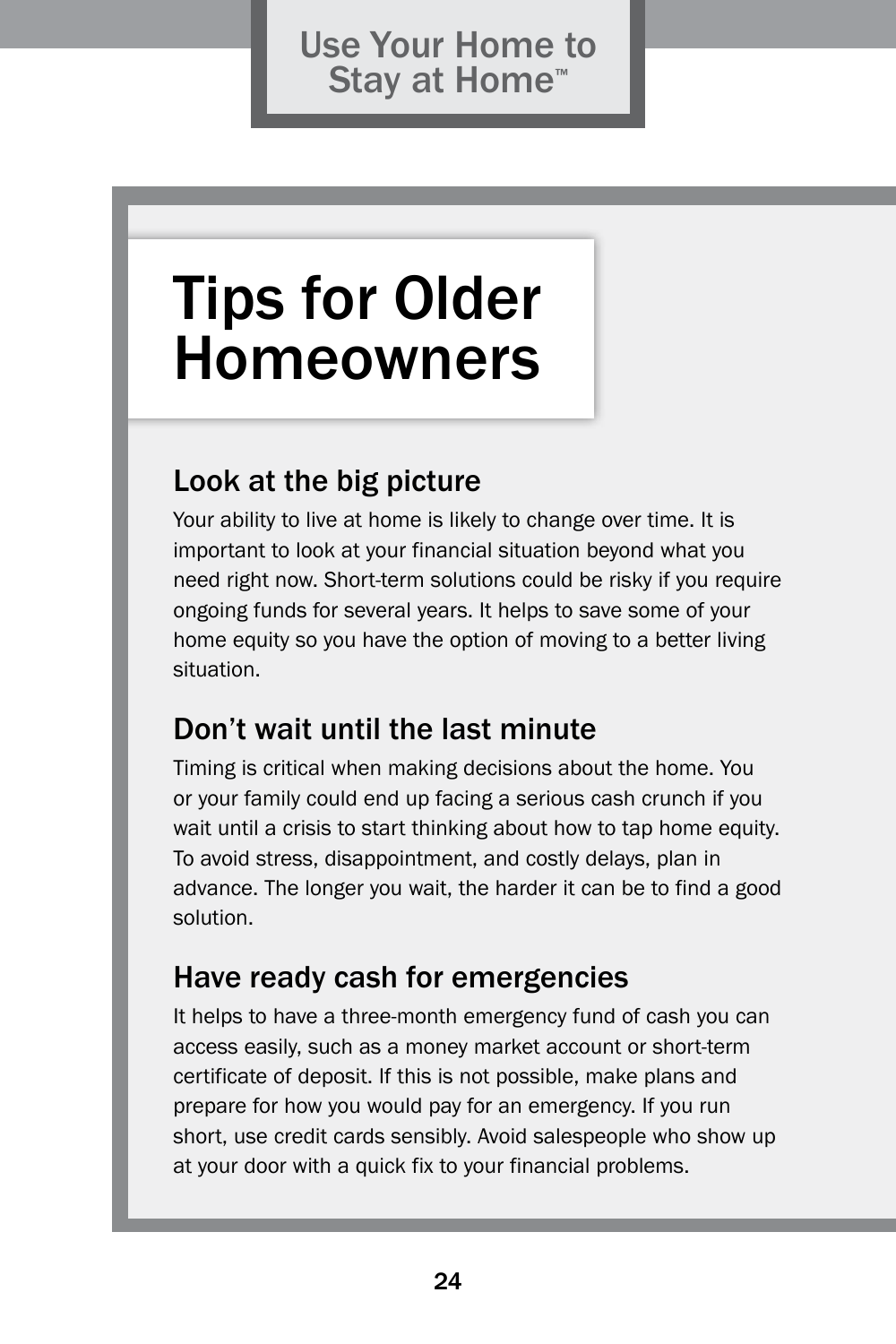### Create a family budget

A sudden change in health can disrupt the best laid financial plans. You will need to monitor your finances each month to keep family affairs running. The best way to understand your family's cash flow needs is to create a budget.

## Talk to your family

It can be hard to discuss personal financial matters. However, good communication can bring a family together and reduce confusion. Talk with family or other heirs before taking out a loan. They will need to pay off the loan balance or repay Medicaid if they want to keep the house.

## Don't rush into any decision

If you decide to take out a home loan, weigh all the options to find the best solution for you. Shop around with different lenders to check that the interest rate and fees are competitive and fair.

Only sign papers that you understand. Ask questions if you are confused. Get help from a trusted family member or friend who understands financial matters. Agencies that offer reverse mortgage counseling can give you independent advice.

The only time you need to act fast is if you decide you do not want the loan. Federal law gives you three days to get out of a reverse mortgage or home equity loan contract. You may cancel the loan for any reason, but you must do it in writing within three days.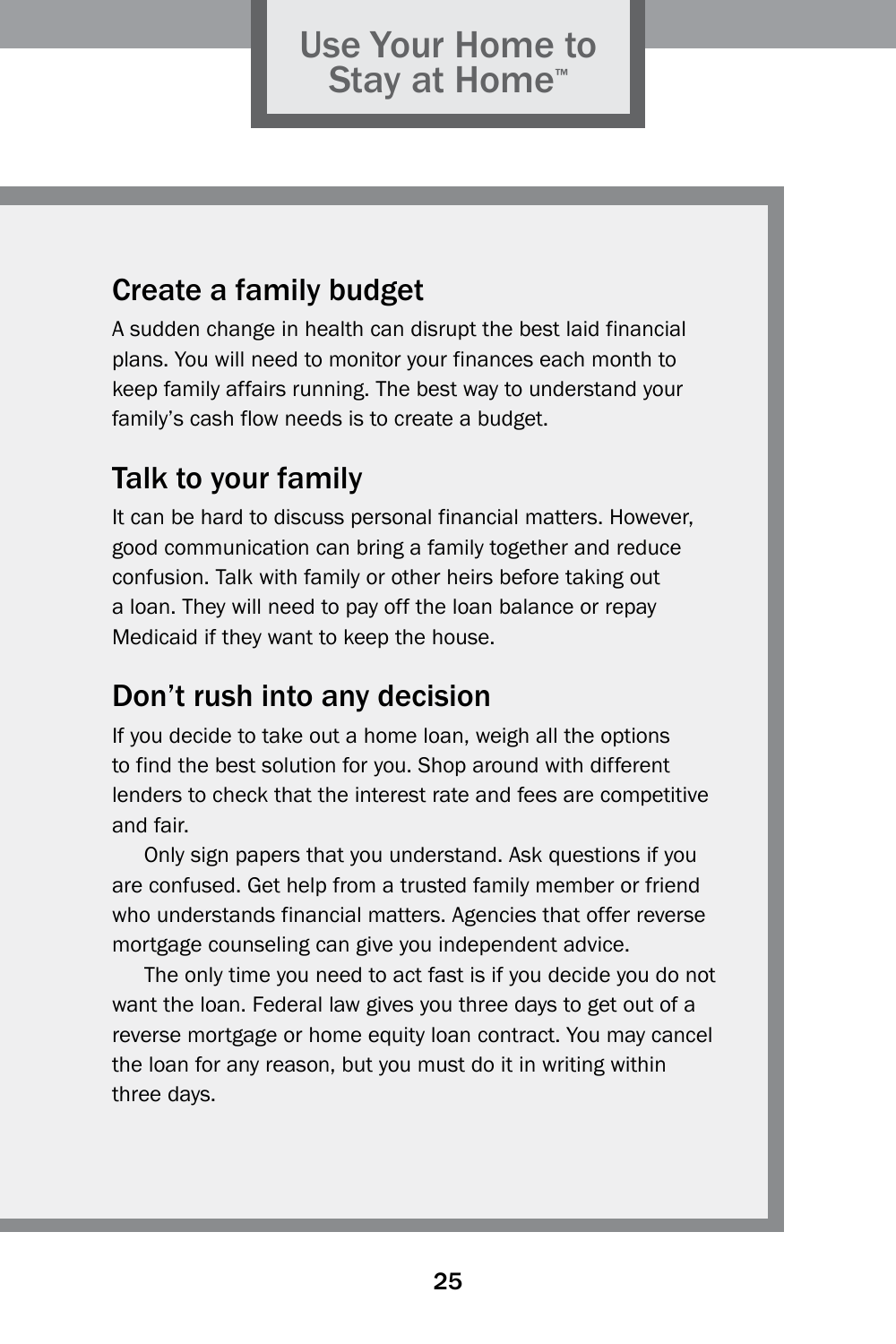## **Notes**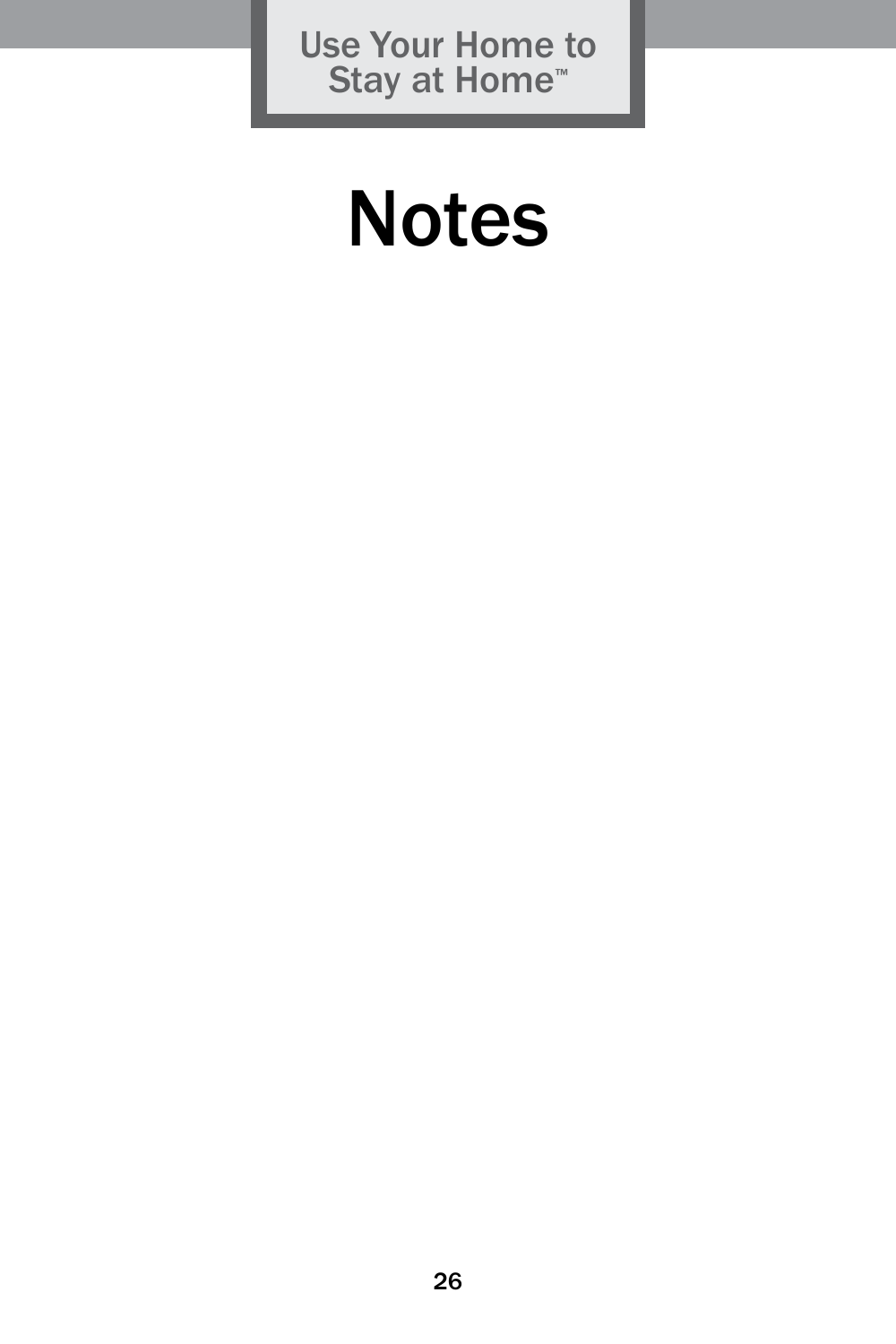## About NCOA

The National Council on Aging is a nonprofit service and advocacy organization headquartered in Washington, DC. NCOA is a national voice for millions of older adults—especially those who are vulnerable and disadvantaged—and the community organizations that serve them. It brings together nonprofit organizations, businesses, and government to develop creative solutions that improve the lives of all older adults. NCOA works with thousands of organizations across the country to help seniors find jobs and benefits, improve their health, live independently, and remain active in their communities. For more information, please visit: *www.ncoa.org, www.facebook.com/NCOAging, www.twitter.com/NCOAging.*